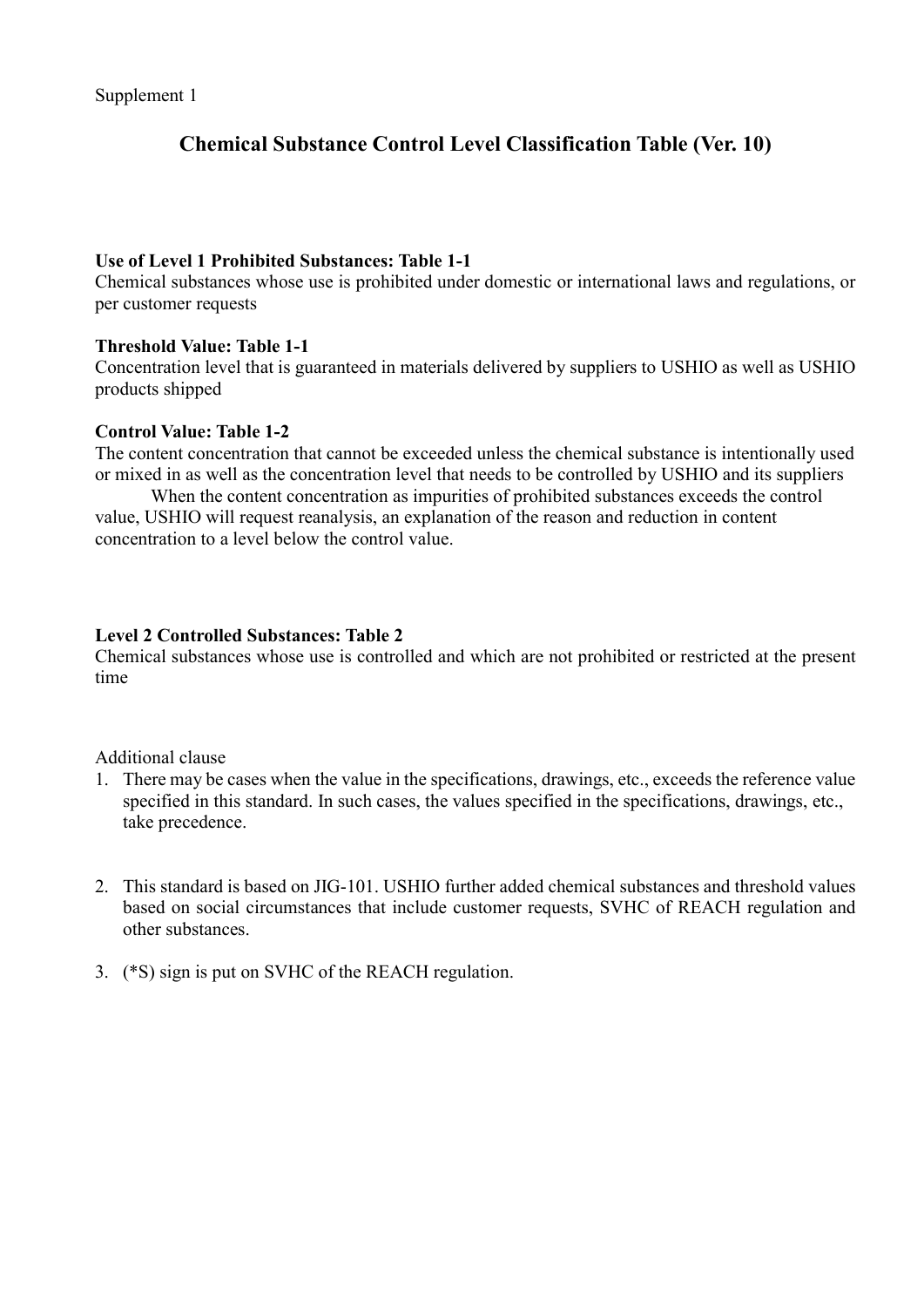## Revision History

| No.    | Date of   | Details of revisions                                                                                                                                                                                                                                                                                                                                                                                                                                                                                                                                                                                                                                                                                                                                                                                                                                                                                                                                                                                                |
|--------|-----------|---------------------------------------------------------------------------------------------------------------------------------------------------------------------------------------------------------------------------------------------------------------------------------------------------------------------------------------------------------------------------------------------------------------------------------------------------------------------------------------------------------------------------------------------------------------------------------------------------------------------------------------------------------------------------------------------------------------------------------------------------------------------------------------------------------------------------------------------------------------------------------------------------------------------------------------------------------------------------------------------------------------------|
| Ver. 6 | Apr. 2012 | <level 1="" prohibited="" substances=""><br/>- In accordance with revised REACH Annex XVII Restriction, 3 additional substances (No.<br/>20-22) were included in Table 1-1. Because TBTO, TBTs and TPTs (former Version 10 and 16)<br/>are types of Tri-substituted organostannic compounds in No. 20, they were included as such.<br/>- Reflected the revision details of EU RoHS in the exempt use of Table 1-1 No. 3: Lead<br/>- Revised the threshold level of Table 1-1 No. 1: Cadmium</level>                                                                                                                                                                                                                                                                                                                                                                                                                                                                                                                 |
| Ver. 7 | Dec. 2014 | <level 1="" prohibited="" substances=""> (Table 1-1)<br/>- Chemical substances added<br/>1-23. Perfluorooctanoic acid (PFOA) (from Level 2 to Level 1); 1-24. Tris phosphates (TCEP,<br/>TCPP, TDCPP) (from Level 3 to Level 1); 1-25. Phthalates (DEHP, DBP, BBP, DIBP) (from<br/>Level 3 to Level 1); 1-26. Hexabromocyclododecane (HBCDD) (from Level 3 to Level 1)<br/>- Changes<br/>1-8. Scope of application 2 added to 1-8. Polychlorinated biphenyls (PCBs).<br/>1-14. Exempted items (paint and ink) added to 1-14. Vinyl chloride polymer (PVC).<br/><level 2="" restricted="" substances=""> (Table 2)<br/>PFOA is deleted because it was added to the Level 1 prohibited substances.<br/><level 3="" restricted="" substances=""> (Table 3)<br/>- Chemical substances added<br/>3-29. Mirex, 3-30. Polycyclic aromatic hydrocarbons (PAH), 3-31. Chlorinated flame<br/>retardants<br/>- Chemical substances deleted<br/>Chemical substances added to Level 1 have been deleted.</level></level></level> |
| Ver. 8 | Apr. 2016 | <level 1="" prohibited="" substances=""> (Table 1-1)<br/>- Chemical substances added<br/>1-27. Benzenamine, N-phenyl-, reaction products with styrene and 2,4,4-trimethylpentene<br/>(BNST); 1-28. Polycyclic aromatic hydrocarbons (PAH) (from Level 3 to Level 1); 1-29. Red<br/>phosphorus<br/>- Changes<br/>1-9. Chlorine number changed from 3 to 2 for polychlorinated naphthalene.<br/>- Expired exempted items deleted<br/>Expired exempted items 1-3. lead and its compounds, 1-15. PFOS, POFAF and 1-21. DBT<br/>were deleted<br/><level 3="" restricted="" substances=""> (Table 3)<br/>3-31. Hexachlorobutadiene added</level></level>                                                                                                                                                                                                                                                                                                                                                                  |
| Ver. 9 | Dec. 2019 | <level 1="" prohibited="" substances=""> (Table 1-1)<br/>- Change<br/>Changed the allowable concentration of "1-23. Perfluorooctanoic acid (PFOA) and individual<br/>salts and esters of PFOA".<br/>- Deleted<br/>Deleted "1-27. Benzenamine, N-phenyl-, reaction products with styrene and<br/>2,4,4-trimethylpentene (BNST)".<br/>Accordingly, the number of "1-28.PAH" is changed to 1-27.<br/><level 3="" restricted="" substances=""> (Table 3)<br/>- Add<br/>"1-27. Benzenamine, N-phenyl-, reaction products with styrene and 2,4,4-trimethylpentene<br/>(BNST)" deleted at level 1 add to 3-32.</level></level>                                                                                                                                                                                                                                                                                                                                                                                             |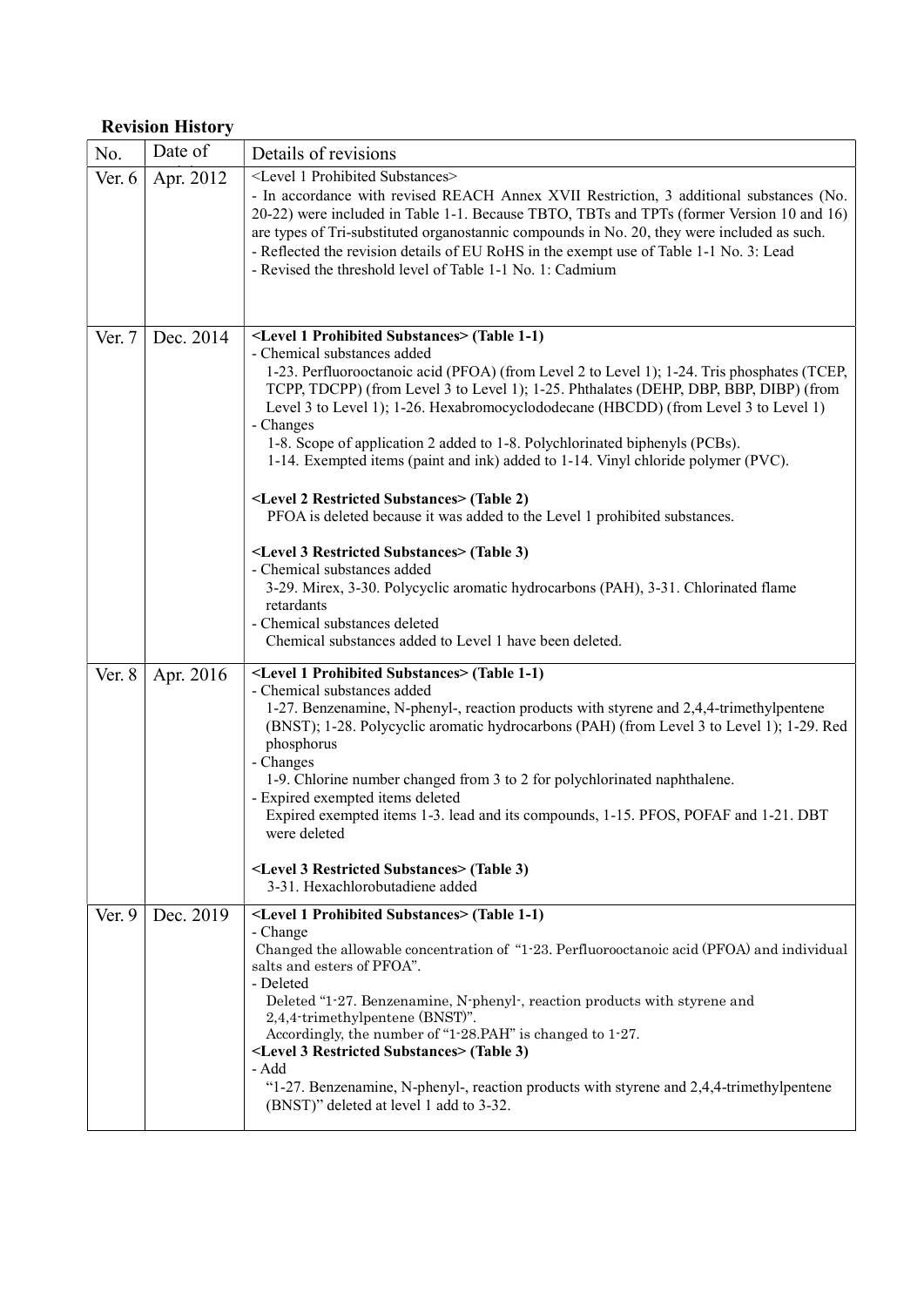| No.    | Date of   | Details of revisions                                                                                              |
|--------|-----------|-------------------------------------------------------------------------------------------------------------------|
| Ver.10 | Dec. 2021 | <level 2="" controlled="" substances=""></level>                                                                  |
|        |           | - Change<br>Changed Restricted Substances to Controlled Substances. Deleate Level 3.                              |
|        |           | <level 1="" prohibited="" substances=""> (Table 1-1)</level>                                                      |
|        |           | - Add                                                                                                             |
|        |           | 1-5. "Polybrominate biphenate bipheneyls"                                                                         |
|        |           | Added "US TSCA PBT Regulations" to "Decabromobiphenyls<br>of                                                      |
|        |           | Polybrominated Biphenyls (PBBs)"                                                                                  |
|        |           | - Change<br>1-9. "Polychlorinate naphthalene"                                                                     |
|        |           | Changed "Scheduled to be added to Class 1 Specified Chemical Substances of                                        |
|        |           | the Chemical Substances Control Law" to "Class 1 Specified Chemical                                               |
|        |           | Substances of the Chemical Substances Control Law"                                                                |
|        |           | - Add                                                                                                             |
|        |           | 1-23. "Perfluorooctanoic acid (PFOA) and its salts and PFOA-related<br>substances"                                |
|        |           | Added "intentional addition" to the threshold value (according to the Chemical                                    |
|        |           | Substances Control Law)                                                                                           |
|        |           | - Deleted                                                                                                         |
|        |           | 1-23. "Perfluorooctanoic acid (PFOA) and its salts and PFOA-related<br>substances"                                |
|        |           | Deleted "Norwegian Product Regulations". Norway is a member of the EEA                                            |
|        |           | (European Economic Area). Because REACH is applied.                                                               |
|        |           | - Change                                                                                                          |
|        |           | 1-26. "Hexabromocyclododecane (HBCDD)"<br>Changed "when the content exceeds 1000ppm" to "when the content exceeds |
|        |           | 100ppm in article."                                                                                               |
|        |           | - Add                                                                                                             |
|        |           | 1-28. Added "Isopropyl Phenyl Phosphate PIP (3: 1)".                                                              |
|        |           | According to US TSCA PBT rules.                                                                                   |
|        |           | 1-29. Added "Pentachlorothiophenol (PCTP)".<br>According to US TSCA PBT rules.                                    |
|        |           | 1-30. Added "Hexachlorobutadiene (HCBD)".                                                                         |
|        |           | According to US TSCA PBT rules.                                                                                   |
|        |           | 1-31. Added "2,4,6-Tri-tert-Butylphenol".                                                                         |
|        |           | According to US TSCA PBT rules.<br>1-32. Added "C9-C14 perfluorocarboxylic acids (PFCAs) and their salts and      |
|        |           | related substances".                                                                                              |
|        |           | According to the revision of Annex XVII (EU 2021/1297) of EU-REACH (EC                                            |
|        |           | No.1907 / 2006                                                                                                    |
|        |           | <level 2="" controlled="" substance=""><br/><math>\cdot</math>Add</level>                                         |
|        |           | 2-33. Added "Decrolan Plus". According to the POPs Convention.                                                    |
|        |           |                                                                                                                   |
|        |           | $\,<\,$                                                                                                           |
|        |           |                                                                                                                   |
|        |           |                                                                                                                   |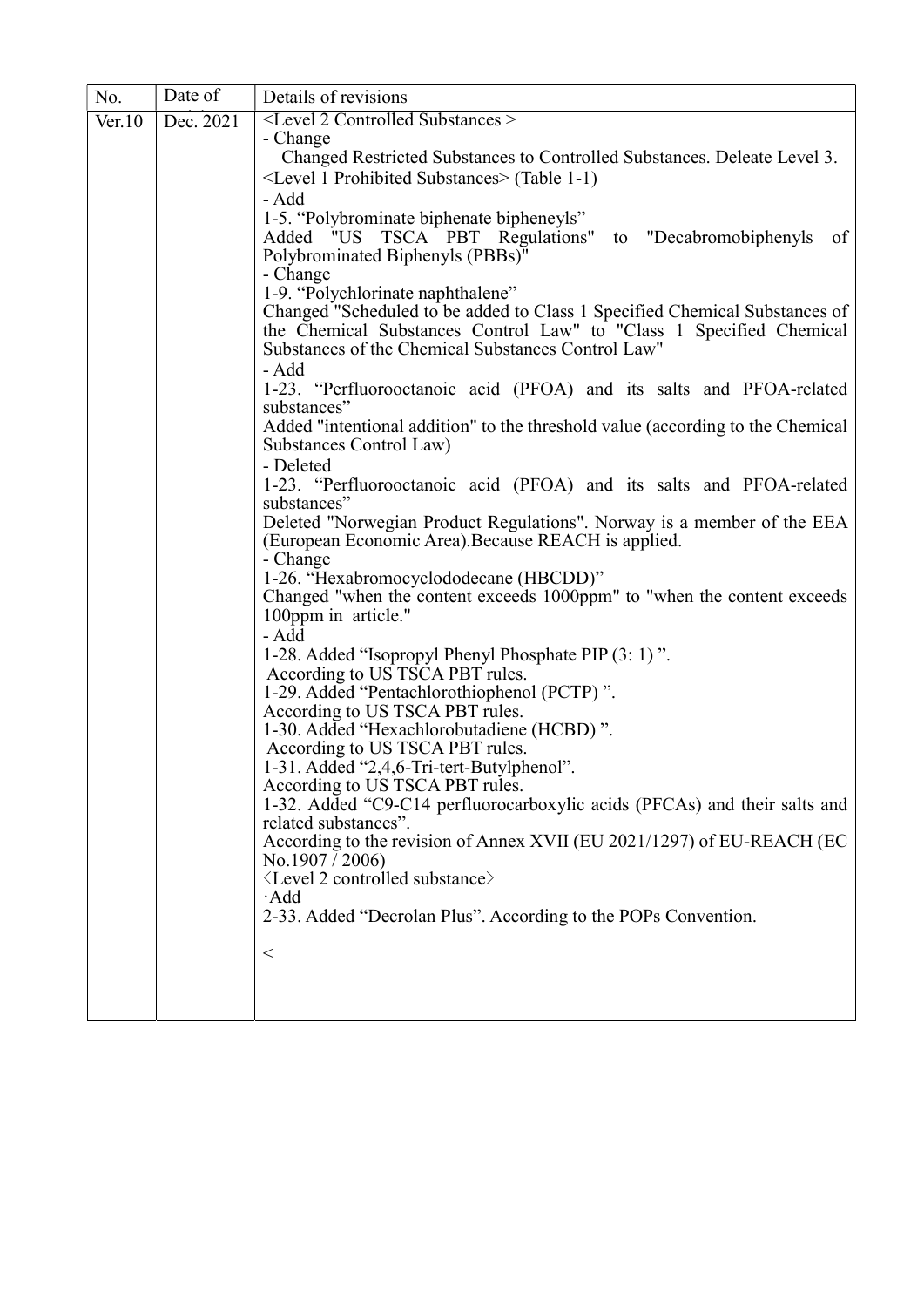## Table 1-1: Use of Level 1 Prohibited Substances

| 1-1. Cadmium and Cadmium Compounds                                                           |                             |                                     |  |  |
|----------------------------------------------------------------------------------------------|-----------------------------|-------------------------------------|--|--|
| Examples                                                                                     |                             |                                     |  |  |
| (Typical examples of target chemical substances)                                             | CAS No.                     | Application or use                  |  |  |
| Cadmium                                                                                      | 7440-43-9                   | Colorants, anti-corrosion surface   |  |  |
| Cadmium oxide                                                                                | 1306-19-0                   | treatment, batteries, contacts,     |  |  |
| Cadmium sulfide                                                                              | 1306-23-6                   | optical materials, PVC stabilizer   |  |  |
| Cadmium chloride                                                                             | 10108-64-2                  |                                     |  |  |
| Cadmium sulfate                                                                              | $\overline{10124} - 36 - 4$ |                                     |  |  |
| Scope of application—Not to be used if applicable to any of the following:                   |                             |                                     |  |  |
| 1. Intentionally added                                                                       |                             |                                     |  |  |
| 2. Content that exceeds 100ppm as impurities                                                 |                             |                                     |  |  |
| 3. Inclusion of more than 75 ppm when used for surface treatment, coloring agent, or plastic |                             |                                     |  |  |
| stabilizer in product not subject to the RoHS Directive.                                     |                             |                                     |  |  |
| 4. Use of cadmium for packaging materials in which the total content of cadmium, mercury,    |                             |                                     |  |  |
| hexavalent chromium and lead exceeds 100ppm                                                  |                             |                                     |  |  |
|                                                                                              |                             |                                     |  |  |
| <exempted items=""></exempted>                                                               |                             |                                     |  |  |
| Can be used if applicable to any of the following:                                           |                             |                                     |  |  |
| Please verify exemption list.                                                                |                             |                                     |  |  |
| See details for chemSHERPA ; https://chemsherpa.net/english/tool                             |                             |                                     |  |  |
| Download the latest chemSHERPA tool and check the " chemSHERPA Application List EN " in the  |                             |                                     |  |  |
| folder.                                                                                      |                             |                                     |  |  |
|                                                                                              |                             |                                     |  |  |
| Reference laws and regulations: RoHS Directive 2011/65/EU, REACH regulation No. 1907/2006    |                             |                                     |  |  |
|                                                                                              |                             |                                     |  |  |
| 1-2. Hexavalent Compounds                                                                    |                             |                                     |  |  |
| Examples                                                                                     |                             |                                     |  |  |
| (Typical examples of target chemical substances)                                             | CAS No.                     | Application or use                  |  |  |
| Sodium dichromate                                                                            | 10588-01-9                  | Colorants, coating materials, inks, |  |  |
| Chromium trioxide                                                                            | 1333-82-0                   | catalysts, anti-corrosion surface   |  |  |
| Calcium chromate                                                                             | 13765-19-0                  | treatment, dyes, anti-corrosion     |  |  |
| Lead (II) chromate (*S)                                                                      | 7758-97-6                   |                                     |  |  |
| Potassium bichromate                                                                         | 7778-50-9                   |                                     |  |  |
| Potassium chromate                                                                           | 7789-00-6                   |                                     |  |  |
| Sodium dichromate, dihydrate (*S)                                                            | 7789-12-0                   |                                     |  |  |
| Scope of application-Not to be used if applicable to any of the following:                   |                             |                                     |  |  |
| 1. Intentionally added                                                                       |                             |                                     |  |  |
| 2. Content that exceeds 1000ppm as impurities                                                |                             |                                     |  |  |
| 3. Use of hexavalent chromium for packaging materials in which the total content of cadmium, |                             |                                     |  |  |
| mercury, hexavalent chromium and lead exceeds 100ppm                                         |                             |                                     |  |  |
|                                                                                              |                             |                                     |  |  |
| $\leq$ Exempted items $>$                                                                    |                             |                                     |  |  |
| Can be used if applicable to any of the following:                                           |                             |                                     |  |  |
|                                                                                              |                             |                                     |  |  |

Please verify exemption list.

See details for chemSHERPA ; https://chemsherpa.net/english/tool

Download the latest chemSHERPA tool and check the '' chemSHERPA Application List\_EN '' in the folder.

Reference laws and regulations: RoHS Directive 2011/65/EU, REACH regulation No. 1907/2006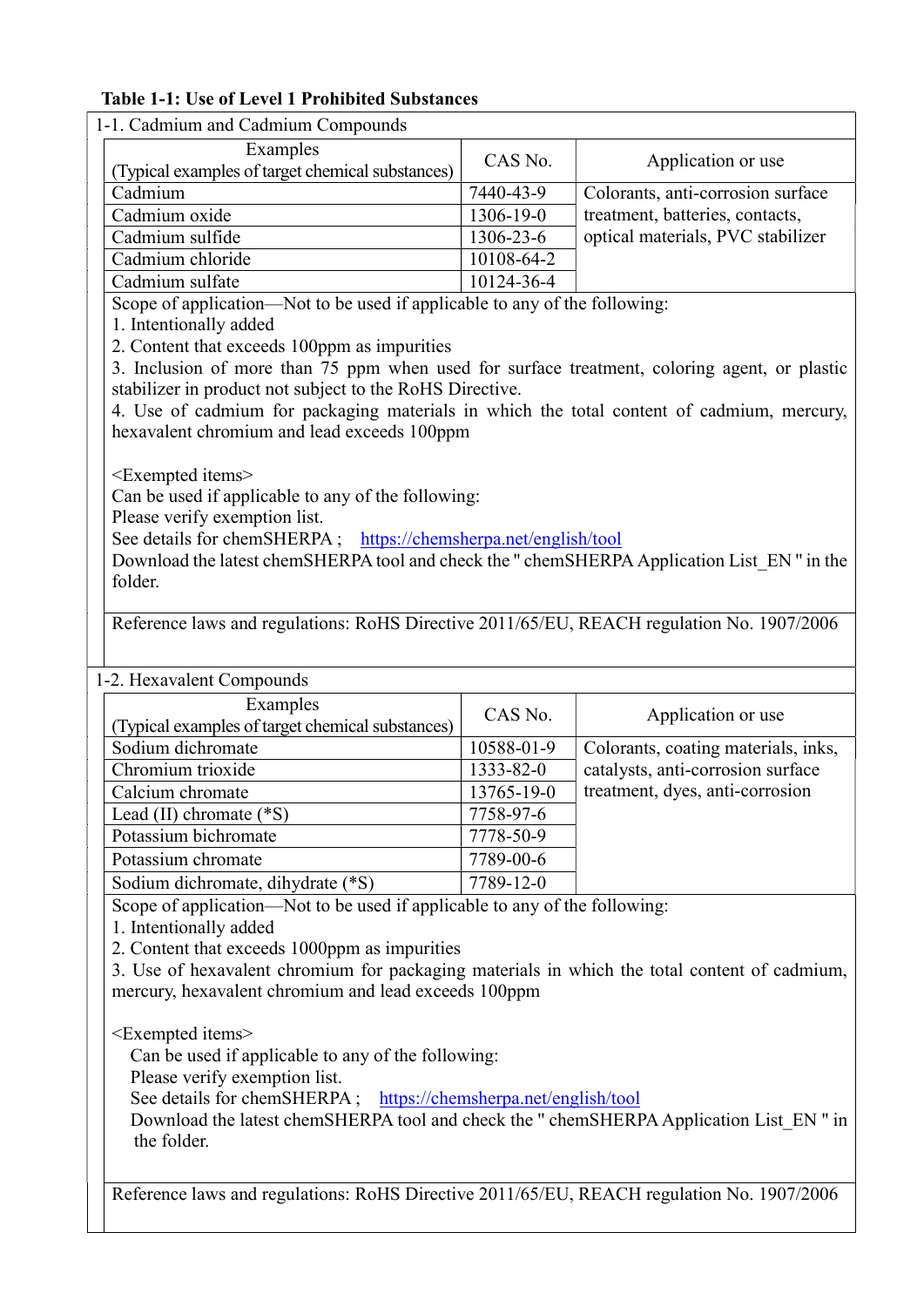| 1-3. Lead and Lead Compounds                                                                        |                        |                                   |  |  |
|-----------------------------------------------------------------------------------------------------|------------------------|-----------------------------------|--|--|
| Examples                                                                                            |                        |                                   |  |  |
| (Typical examples of target chemical substances)                                                    | CAS No.                | Application or use                |  |  |
| Lead                                                                                                | 7439-92-1              | Colorants, coating materials,     |  |  |
| Lead (II) carbonate                                                                                 | 598-63-0               | rubber curing agent, plastic      |  |  |
| Lead (IV) oxide                                                                                     | 1309-60-0              | stabilizer, batteries, rubber     |  |  |
| Lead (II, IV) oxide                                                                                 | 1314-41-6              | vulcanizing agent, solder, glass, |  |  |
| Lead (II) sulfide                                                                                   | 1314-87-0              | free-cutting alloy material,      |  |  |
| Lead (II) oxide                                                                                     | 1317-36-8              | alloy element, resin additive     |  |  |
| Lead (II) carbonate basic                                                                           | 1319-46-6              |                                   |  |  |
|                                                                                                     |                        |                                   |  |  |
| Lead hydroxidcarbonate<br>Lead (II) sulfate                                                         | 1344-36-1<br>7446-14-2 |                                   |  |  |
|                                                                                                     |                        |                                   |  |  |
| Lead (II) phosphate                                                                                 | 7446-27-7              |                                   |  |  |
| Lead (II) chromate                                                                                  | 7758-97-6              |                                   |  |  |
| Lead (II) titanate                                                                                  | 12060-00-3             |                                   |  |  |
| Lead sulfate                                                                                        | 15739-80-7             |                                   |  |  |
| Tribasic lead sulphate                                                                              | 12202-17-4             |                                   |  |  |
| Lead stearate                                                                                       | $1072 - 35 - 1$        |                                   |  |  |
| Dibasic lead stearate                                                                               | 56189-09-4             |                                   |  |  |
| Lead hydrogen arsenate (*S)                                                                         | 7784-40-9              |                                   |  |  |
| Scope of application—Not to be used if applicable to any of the following:                          |                        |                                   |  |  |
| 1. Intentionally added                                                                              |                        |                                   |  |  |
| 2. Content that exceeds 300ppm as impurities                                                        |                        |                                   |  |  |
| [Application area and material]                                                                     |                        |                                   |  |  |
| *Plastic resin (including rubber, films)                                                            |                        |                                   |  |  |
| *Coating material, ink, colorant, dye                                                               |                        |                                   |  |  |
| *PVC resin coating in PVC electrical cable                                                          |                        |                                   |  |  |
| 3. Content that exceeds 1000ppm as impurities                                                       |                        |                                   |  |  |
| [Application area and material]                                                                     |                        |                                   |  |  |
| *Area and material other than 2 above                                                               |                        |                                   |  |  |
| 4. Use of lead for packaging materials in which the total content of cadmium, mercury, hexavalent   |                        |                                   |  |  |
| chromium and lead exceeds 100ppm                                                                    |                        |                                   |  |  |
| 5. Lead content exceeds 0.4% in terms of the cumulative weight for use in batteries and accumulator |                        |                                   |  |  |
| batteries                                                                                           |                        |                                   |  |  |
| <exempted items=""></exempted>                                                                      |                        |                                   |  |  |
| Can be used if applicable to any of the following:                                                  |                        |                                   |  |  |
| Please verify exemption list.                                                                       |                        |                                   |  |  |
| See details for chemSHERPA; https://chemsherpa.net/english/tool                                     |                        |                                   |  |  |
| Download the latest chemSHERPA tool and check the " chemSHERPA Application List_EN " in             |                        |                                   |  |  |
| the folder.                                                                                         |                        |                                   |  |  |
|                                                                                                     |                        |                                   |  |  |
|                                                                                                     |                        |                                   |  |  |
|                                                                                                     |                        |                                   |  |  |
|                                                                                                     |                        |                                   |  |  |
|                                                                                                     |                        |                                   |  |  |
|                                                                                                     |                        |                                   |  |  |
|                                                                                                     |                        |                                   |  |  |
|                                                                                                     |                        |                                   |  |  |
|                                                                                                     |                        |                                   |  |  |
|                                                                                                     |                        |                                   |  |  |
|                                                                                                     |                        |                                   |  |  |
|                                                                                                     |                        |                                   |  |  |
| Reference laws and regulations: RoHS Directive 2011/65/EU, REACH regulation No. 1907/2006           |                        |                                   |  |  |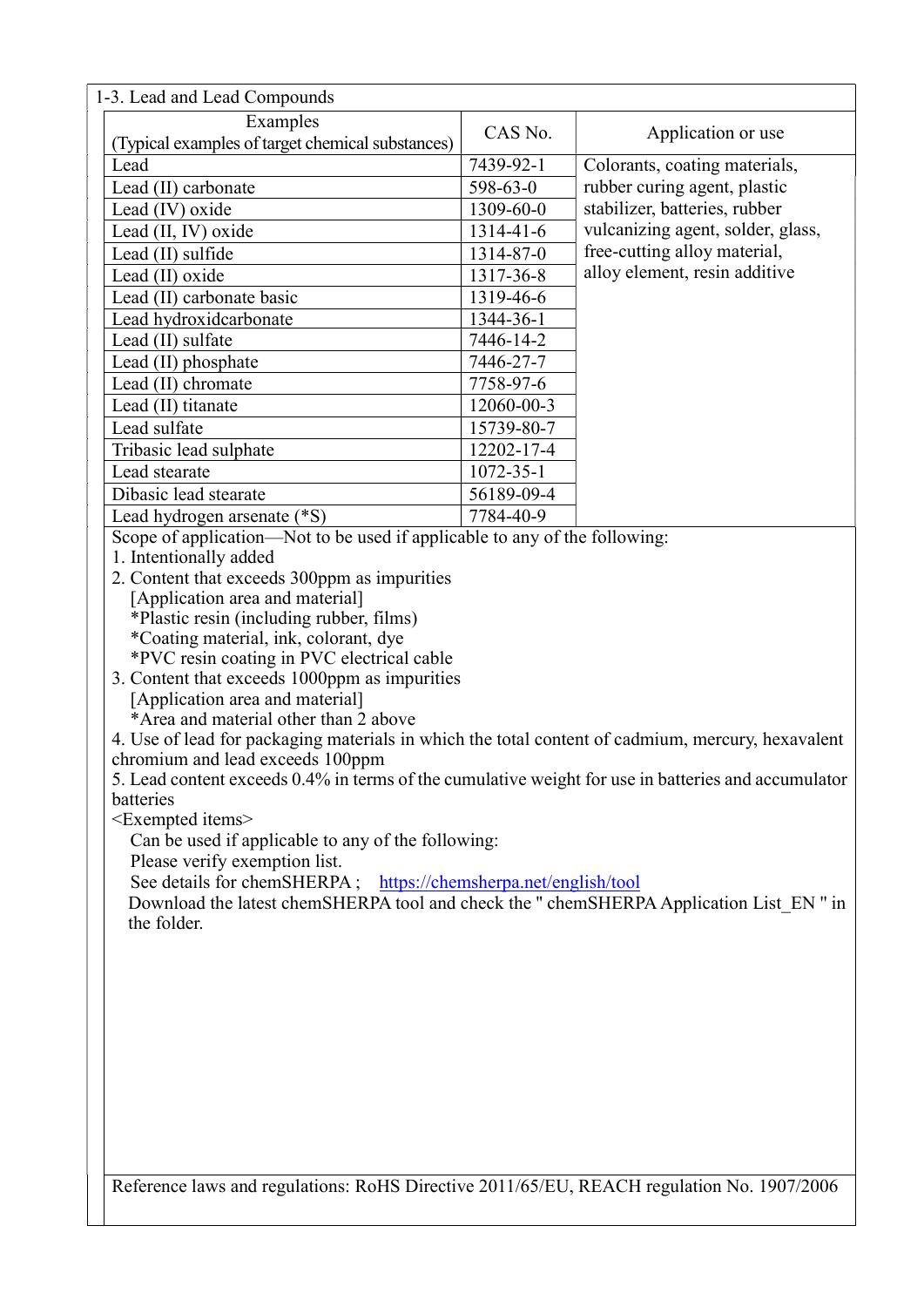| 1-4. Mercury and Mercury Compounds                                                                   |            |                                       |  |  |  |
|------------------------------------------------------------------------------------------------------|------------|---------------------------------------|--|--|--|
| Examples                                                                                             | CAS No.    |                                       |  |  |  |
| (Typical examples of target chemical substances)                                                     |            | Application or use                    |  |  |  |
| Mercury                                                                                              | 7439-97-6  | Batteries, fluorescent materials,     |  |  |  |
| Mercury chloride $(\Pi)$                                                                             | 7487-94-7  | contacts, thermometers, colorants     |  |  |  |
| Scope of application—Not to be used if applicable to any of the following:                           |            |                                       |  |  |  |
| 1. Intentionally added                                                                               |            |                                       |  |  |  |
| 2. Content that exceeds 1000ppm as impurities                                                        |            |                                       |  |  |  |
| 3. Use of mercury for packaging materials in which the total content of cadmium, mercury,            |            |                                       |  |  |  |
| hexavalent chromium and lead exceeds 100ppm                                                          |            |                                       |  |  |  |
| 4. Mercury used in batteries exceeding 5ppm and mercury used in button cell batteries exceeding      |            |                                       |  |  |  |
| $2\%$                                                                                                |            |                                       |  |  |  |
| $\leq$ Exempted items $>$<br>Can be used if applicable to any of the following:                      |            |                                       |  |  |  |
| Please verify exemption list.                                                                        |            |                                       |  |  |  |
| See details for chemSHERPA; https://chemsherpa.net/english/tool                                      |            |                                       |  |  |  |
| Download the latest chemSHERPA tool and check the " chemSHERPA Application List_EN " in              |            |                                       |  |  |  |
| the folder.                                                                                          |            |                                       |  |  |  |
| Reference laws and regulations: RoHS Directive 2011/65/EU, REACH regulation No. 1907/2006            |            |                                       |  |  |  |
| 1-5. Polybrominated Biphenyls (PBBs)                                                                 |            |                                       |  |  |  |
| Examples                                                                                             |            |                                       |  |  |  |
| (Typical examples of target chemical substances)                                                     | CAS No.    | Application or use                    |  |  |  |
| Decabromobiphenyl                                                                                    | 13654-09-6 | Flame retardant                       |  |  |  |
| 3,3',4,4' - bromobiphenyl                                                                            | 77102-82-0 |                                       |  |  |  |
| $2,2$ ', $4,5,5$ ' - bromobiphenyl                                                                   | 67888-96-4 |                                       |  |  |  |
| Scope of application—Not to be used if applicable to any of the following:                           |            |                                       |  |  |  |
| 1. Intentionally added                                                                               |            |                                       |  |  |  |
| 2. Content that exceeds 1000ppm as impurities                                                        |            |                                       |  |  |  |
| Reference laws and regulations: RoHS Directive 2011/65/EU, REACH regulation No. 1907/2006            |            |                                       |  |  |  |
| 1-6. Polybrominated Diphenyl ethers (PBDEs)                                                          |            |                                       |  |  |  |
| Examples                                                                                             |            |                                       |  |  |  |
| (Typical examples of target chemical substances)                                                     | CAS No.    | Application or use                    |  |  |  |
| Pentabromodiphenyl ether                                                                             | 32534-81-9 | Flame retardant                       |  |  |  |
| Octabromodiphenyl ether                                                                              | 32536-52-0 |                                       |  |  |  |
| Decabromodiphenyl ether<br>$(\cdot \times)$                                                          | 1163-19-5  |                                       |  |  |  |
| Scope of application—Not to be used if applicable to any of the following:                           |            |                                       |  |  |  |
| 1. Intentionally added                                                                               |            |                                       |  |  |  |
| 2. Content that exceeds 1000ppm as impurities                                                        |            |                                       |  |  |  |
| Reference laws and regulations: RoHS Directive 2011/65/EU, REACH regulation No. 1907/2006            |            |                                       |  |  |  |
| TSCA PBT Rules(US)                                                                                   |            |                                       |  |  |  |
| 1-7. Asbestos                                                                                        |            |                                       |  |  |  |
| Substance name                                                                                       | CAS No.    | Application or use                    |  |  |  |
| Asbestos                                                                                             | 1332-21-4  | Electric insulator, filler,           |  |  |  |
| Actinolite                                                                                           | 77536-66-4 | adiabatic material, friction material |  |  |  |
| Amosite                                                                                              | 12172-73-5 |                                       |  |  |  |
| Anthophyllite                                                                                        | 77536-67-5 |                                       |  |  |  |
| 12001-29-5<br>Chrysotile                                                                             |            |                                       |  |  |  |
| Crocidolite                                                                                          | 12001-28-4 |                                       |  |  |  |
| Tremolite                                                                                            | 77536-68-6 |                                       |  |  |  |
| Scope of application—Not to be used if applicable to any of the following:<br>1. Intentionally added |            |                                       |  |  |  |
|                                                                                                      |            |                                       |  |  |  |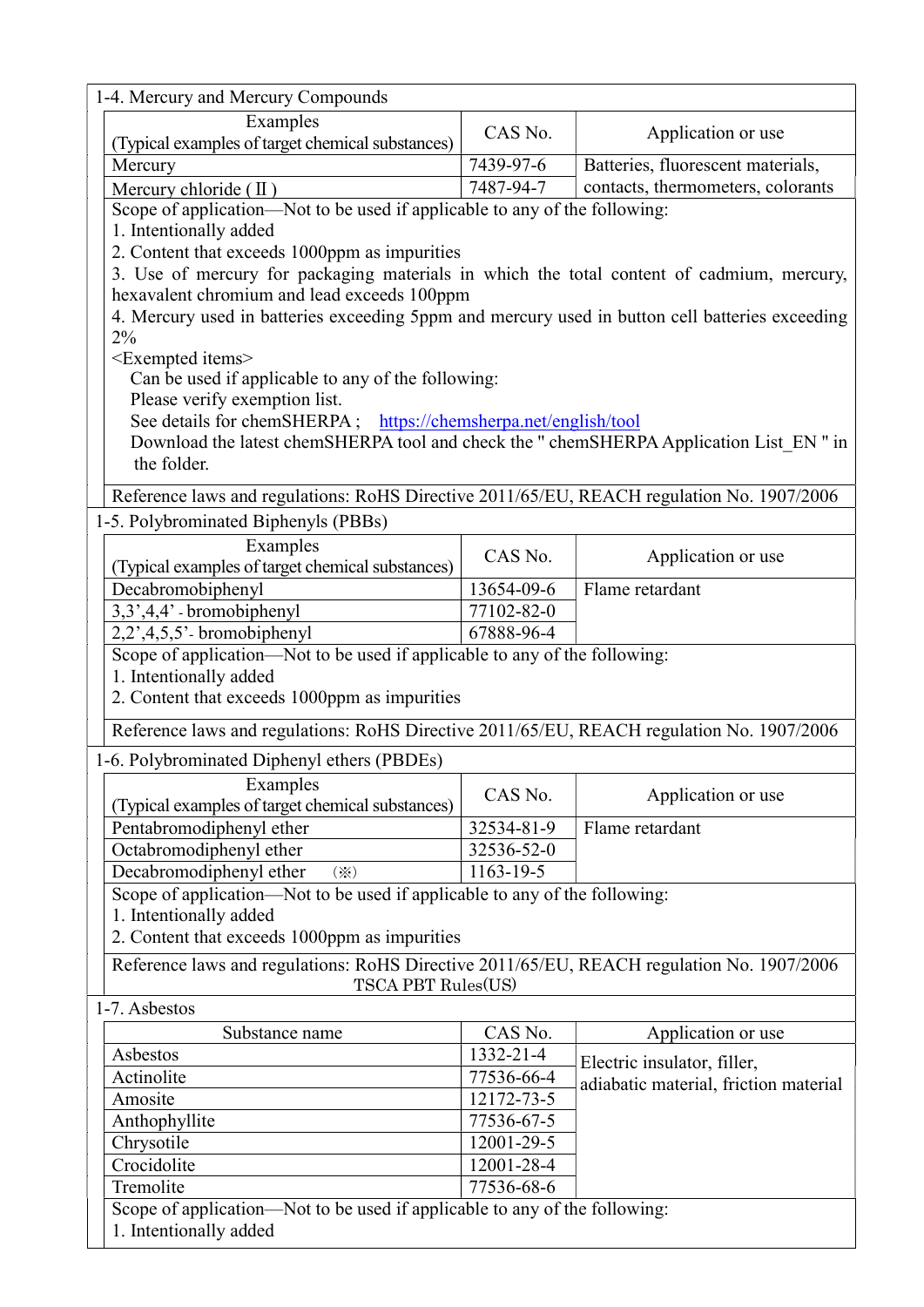| 1-6. Polybrominated Diphenyl ethers (PBDEs)                                                             |                 |                                       |  |
|---------------------------------------------------------------------------------------------------------|-----------------|---------------------------------------|--|
| Examples                                                                                                | CAS No.         |                                       |  |
| (Typical examples of target chemical substances)                                                        |                 | Application or use                    |  |
| Pentabromodiphenyl ether                                                                                | 32534-81-9      | Flame retardant                       |  |
| Octabromodiphenyl ether                                                                                 | 32536-52-0      |                                       |  |
| Decabromodiphenyl ether                                                                                 | $1163 - 19 - 5$ |                                       |  |
| Scope of application—Not to be used if applicable to any of the following:                              |                 |                                       |  |
| 1. Intentionally added                                                                                  |                 |                                       |  |
| 2. Content that exceeds 1000ppm as impurities                                                           |                 |                                       |  |
|                                                                                                         |                 |                                       |  |
| Reference laws and regulations: RoHS Directive 2011/65/EU, REACH regulation No. 1907/2006               |                 |                                       |  |
| 1-7. Asbestos                                                                                           |                 |                                       |  |
| Substance name                                                                                          | CAS No.         | Application or use                    |  |
| Asbestos                                                                                                | 1332-21-4       | Electric insulator, filler,           |  |
| Actinolite                                                                                              | 77536-66-4      | adiabatic material, friction material |  |
| Amosite                                                                                                 | 12172-73-5      |                                       |  |
| Anthophyllite                                                                                           | 77536-67-5      |                                       |  |
| Chrysotile                                                                                              | 12001-29-5      |                                       |  |
| Crocidolite                                                                                             | 12001-28-4      |                                       |  |
| Tremolite                                                                                               | 77536-68-6      |                                       |  |
| Scope of application—Not to be used if applicable to any of the following:                              |                 |                                       |  |
| 1. Intentionally added                                                                                  |                 |                                       |  |
| 1-8. Polychlorinated Biphenyls (PCBs)                                                                   |                 |                                       |  |
| Examples                                                                                                |                 |                                       |  |
| (Typical examples of target chemical substances)                                                        | CAS No.         | Application or use                    |  |
| PCB (Polychlorinated Biphenyls)                                                                         | 1336-36-3       | Insulating oil, lubricant, electrical |  |
| Pentachlorobiphenyls                                                                                    | 25429-29-2      | insulating medium, plasticizers,      |  |
| PCT (Polychlorinated terphenyls)                                                                        | 61788-33-8      | coating solvent, heating medium       |  |
| Scope of application—Not to be used if applicable to any of the following:                              |                 |                                       |  |
| 1. Intentionally added                                                                                  |                 |                                       |  |
| 2. In such cases it is unintentionally produced in such manufacturing process, if there is a content in |                 |                                       |  |
| excess of material per 50ppm.                                                                           |                 |                                       |  |
| 1-9. Polychloronapthalenes (more than 2 chlorine atoms)                                                 |                 |                                       |  |
| Examples                                                                                                | CAS No.         | Application or use                    |  |
| (Typical examples of target chemical substances)                                                        |                 |                                       |  |
| Polychloronapthalenes (more than 2 chlorine                                                             | 70776-03-3      | Lubricant, coating material, plastic  |  |
| atoms)                                                                                                  |                 | stabilizer, electrical insulating     |  |
| Pentachloronaphthalene                                                                                  | 1321-64-8       | medium, flame retardant               |  |
| Scope of application—Not to be used if applicable to any of the following:                              |                 |                                       |  |
| 1. Intentionally added                                                                                  |                 |                                       |  |
| Reference laws and regulations: POPs Regulation (Stockholm Convention on Persistent Organic             |                 |                                       |  |
| Pollutants); to be added to Class I Specified Chemical Substances of the Act on the Evaluation of       |                 |                                       |  |
| Chemical Substances and Regulation of Their Manufacture, etc. (October 2016)                            |                 |                                       |  |
|                                                                                                         |                 |                                       |  |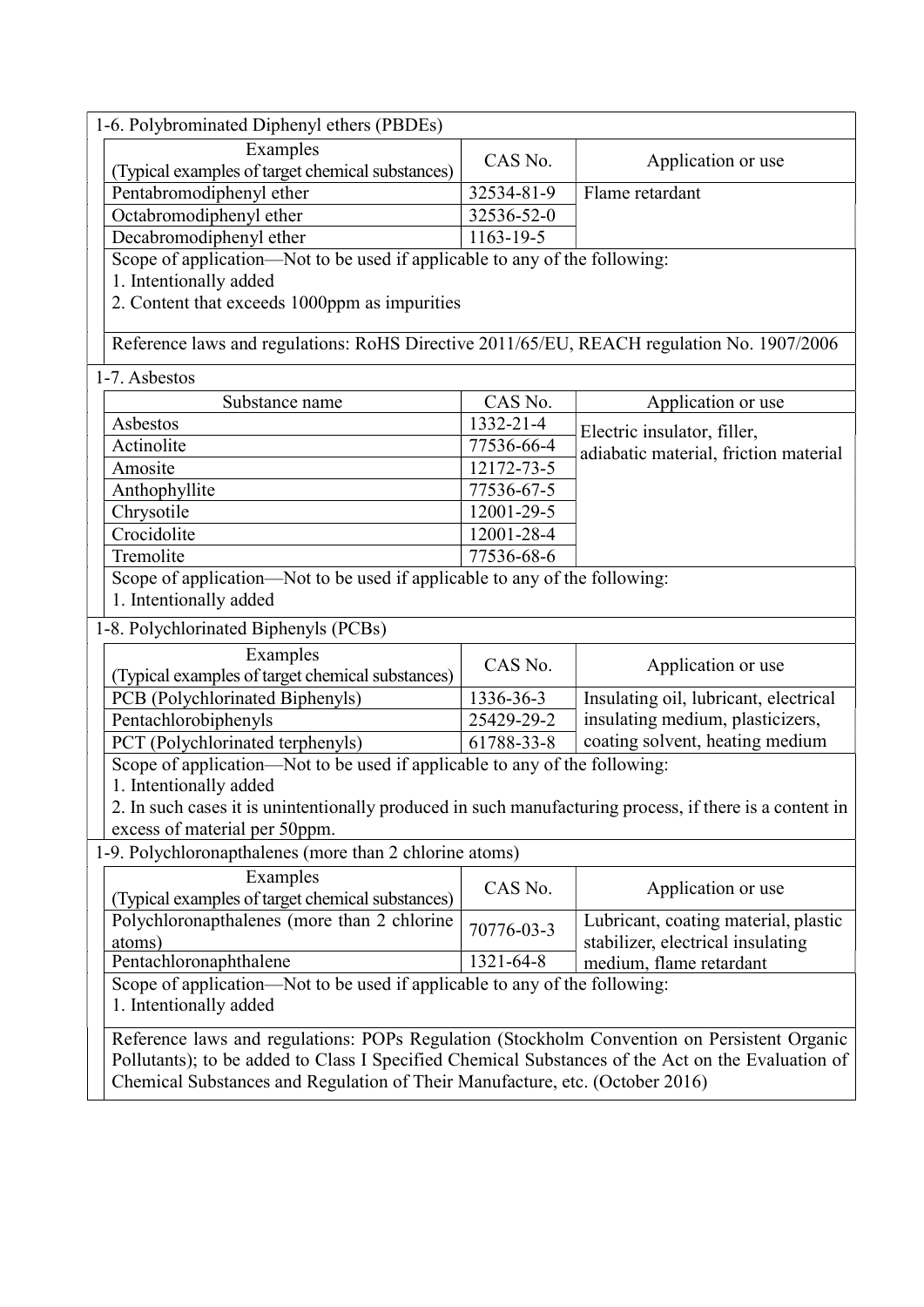| 1-10. Shortchain Chlorinated Paraffins                                                                                                                                |                |                                                                             |  |  |
|-----------------------------------------------------------------------------------------------------------------------------------------------------------------------|----------------|-----------------------------------------------------------------------------|--|--|
| Examples<br>(Typical examples of target chemical substances)                                                                                                          | CAS No.        | Application or use                                                          |  |  |
| Chlorinated Paraffins (C10-13) (*S)                                                                                                                                   | 85535-84-8     | Flame retardant, PVC plasticizer                                            |  |  |
| Scope of application—Not to be used if applicable to any of the following:                                                                                            |                |                                                                             |  |  |
| 1. Intentionally added<br>However, polyvinyl chloride (PVC) should be separately treated as a substance to be controlled and<br>not included in chlorinated paraffin. |                |                                                                             |  |  |
| 1-11. Azocolorants and Azodyes (Certain Amines)                                                                                                                       |                |                                                                             |  |  |
| Examples<br>(Typical examples of target chemical substances)                                                                                                          | CAS No.        | Application or use                                                          |  |  |
| Azocolorants and azodyes forming certain<br>amines                                                                                                                    |                | Pigments, dyes, coloring agents,<br>condenser mold                          |  |  |
| biphenyl-4-ylamine                                                                                                                                                    | $92 - 67 - 1$  |                                                                             |  |  |
| Benzidine                                                                                                                                                             | $92 - 87 - 5$  |                                                                             |  |  |
| 4-chloro-o-toluidine                                                                                                                                                  | 95-69-2        |                                                                             |  |  |
| 2-naphthylamine                                                                                                                                                       | $91-59-8$      |                                                                             |  |  |
| 4,4'- Diaminodiphenylmethane (*S)                                                                                                                                     | $101 - 77 - 9$ |                                                                             |  |  |
| Scope of application—Not to be used if applicable to any of the following:                                                                                            |                |                                                                             |  |  |
| 1. Intentionally added                                                                                                                                                |                |                                                                             |  |  |
| $<$ Exempted items $>$                                                                                                                                                |                |                                                                             |  |  |
| Can be used if applicable to any of the following:                                                                                                                    |                |                                                                             |  |  |
| *Use in places where the substance does not come into direct contact with the skin or mouth for an                                                                    |                |                                                                             |  |  |
| extended period of time                                                                                                                                               |                |                                                                             |  |  |
| (e.g. packaging materials)                                                                                                                                            |                |                                                                             |  |  |
| 1-12. Ozone Depleting Substances                                                                                                                                      |                |                                                                             |  |  |
| Examples<br>(Typical examples of target chemical substances)                                                                                                          | CAS No.        | Application or use                                                          |  |  |
| Substances specified under annexes of the Montreal Protocol                                                                                                           |                | Cooling medium, flame extinguisher,<br>foaming agent, detergent, fumigation |  |  |
| Scope of application—Not to be used if applicable to any of the following:                                                                                            |                |                                                                             |  |  |
| 1. Intentionally added                                                                                                                                                |                |                                                                             |  |  |
| < Exempted items >                                                                                                                                                    |                |                                                                             |  |  |
| Can be used if applicable to any of the following:                                                                                                                    |                |                                                                             |  |  |
| *Use of methyl bromide in halogen lamps, as defined in Annex E, Group I                                                                                               |                |                                                                             |  |  |
|                                                                                                                                                                       |                |                                                                             |  |  |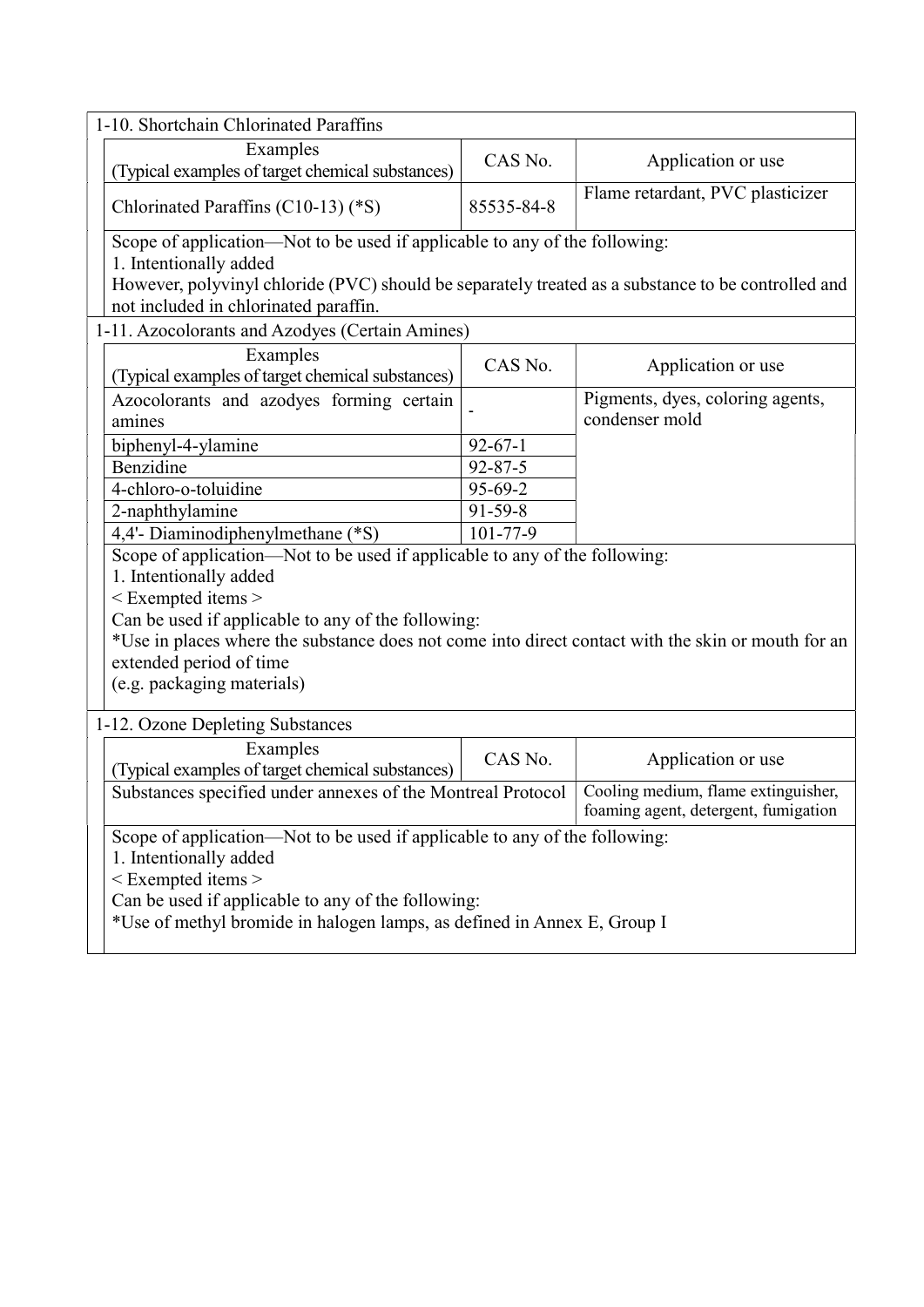| 1-13. Formaldehyde                                                                                                                       |                 |                                 |  |  |
|------------------------------------------------------------------------------------------------------------------------------------------|-----------------|---------------------------------|--|--|
| Examples                                                                                                                                 | CAS No.         | Application or use              |  |  |
| (Typical examples of target chemical substances)                                                                                         |                 |                                 |  |  |
| Formaldehyde (monomer); formalin                                                                                                         | $50 - 00 - 0$   | Antiseptics                     |  |  |
| Scope of application-Not to be used if applicable to any of the following:                                                               |                 |                                 |  |  |
| 1. Plastic resin or fiber content that exceeds 75ppm                                                                                     |                 |                                 |  |  |
| 2. Wood products such as fiber board or laminated wood in which the substance exceeds 0.1ppm                                             |                 |                                 |  |  |
| according to the chamber method                                                                                                          |                 |                                 |  |  |
| 1-14. Polyvinyl Chloride (PVC)                                                                                                           |                 |                                 |  |  |
| Examples                                                                                                                                 | CAS No.         | Application or use              |  |  |
| (Typical examples of target chemical substances)                                                                                         |                 |                                 |  |  |
| Polyvinyl chloride (PVC)                                                                                                                 | 9002-86-2       | Vinyl chloride resin, packaging |  |  |
|                                                                                                                                          |                 | materials, insulating materials |  |  |
| Scope of application-Not to be used if applicable to any of the following:                                                               |                 |                                 |  |  |
| 1. Intentionally added in packaging materials (bag, tape, bonding band, etc.), cases, heat shrink<br>tubing                              |                 |                                 |  |  |
| <exempted items=""></exempted>                                                                                                           |                 |                                 |  |  |
| Can be used if applicable to any of the following:                                                                                       |                 |                                 |  |  |
| * Except for the above-mentioned cases, use of such items as paints, inks, rod coverings and                                             |                 |                                 |  |  |
| insulating caps (condensers, switches, fuses, etc.) are to be controlled. (Partially added in Ver. 7)                                    |                 |                                 |  |  |
| 1-15. Perfluorooctane sulfonate (PFOS) and its salt, and Perfluorooctane sulfonate fluoride(PFOSF)                                       |                 |                                 |  |  |
| Examples                                                                                                                                 |                 |                                 |  |  |
| (Typical examples of target chemical substances)                                                                                         | CAS No.         | Application or use              |  |  |
| Perfluorooctane sulfonate                                                                                                                | $1763 - 23 - 1$ | Photolithography, photocoating  |  |  |
| Perfluorooctane sulfonate fluoride                                                                                                       | 307-35-7        | materials, hydraulic            |  |  |
| Lithium heptadecafluorooctanesulphonate                                                                                                  | 29457-72-5      | fluid, metal plating, cleaning  |  |  |
| Potassium                                                                                                                                | 2795-39-3       | materials, fire-fighting foams, |  |  |
| Ammonium nonadecafluorononanesulphonate                                                                                                  | 17202-41-4      | and coating materials for       |  |  |
| 1. Scope of application:                                                                                                                 |                 |                                 |  |  |
| Intentionally added                                                                                                                      |                 |                                 |  |  |
| <exempted items=""></exempted>                                                                                                           |                 |                                 |  |  |
| Can be used if applicable to any of the following:                                                                                       |                 |                                 |  |  |
| (i) Photoresist or anti-mirror coating for photolithography process                                                                      |                 |                                 |  |  |
| (ii) Photo coating applied to films, documents, or printing plates                                                                       |                 |                                 |  |  |
| (iii) Inclusion of less than 0.1 % in the following specified metal plating until May, 2013                                              |                 |                                 |  |  |
| (a) Chromium electroplating, chromium anodizing and reverse etching                                                                      |                 |                                 |  |  |
| (b) Non-electrodeposited metallic precipitate nickel-polytetrafluoroethylene plating<br>(c) Etching of the plastic plate before hardened |                 |                                 |  |  |
|                                                                                                                                          |                 |                                 |  |  |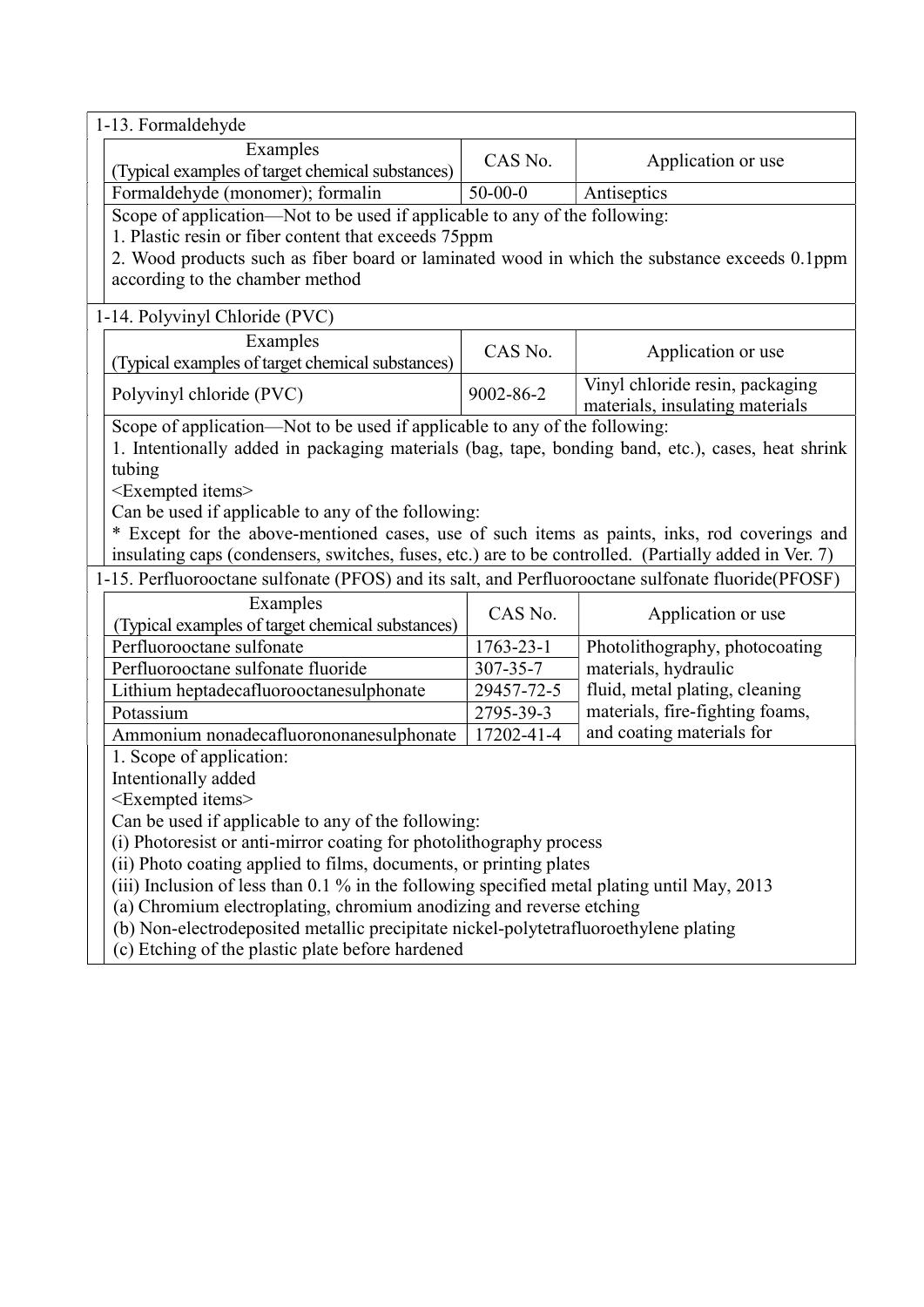| 1-16. Fluorinated greenhouse gases (PFC, SF6, HFC)                                            |                |                                        |  |  |
|-----------------------------------------------------------------------------------------------|----------------|----------------------------------------|--|--|
| Examples                                                                                      | CAS No.        |                                        |  |  |
| (Typical examples of target chemical substances)                                              |                | Application or use                     |  |  |
| Carbon tetrafluoride (perfluoromethane)                                                       | $75 - 73 - 0$  | Fluorinated greenhouse gases           |  |  |
| Perfluoroethane (hexafluoroethane)                                                            | $76 - 16 - 4$  | (PFC, SF6, HFC)                        |  |  |
| Perfluoropropane (octafluoropropane)                                                          | $76 - 19 - 7$  |                                        |  |  |
| Perfluorobutane (decafluorobutane)                                                            | 355-25-9       |                                        |  |  |
| Perfluoropentane (dodecafluorobutane)                                                         | 678-26-2       |                                        |  |  |
| Perfluorohexane (tetradecafluorohexane)                                                       | 355-42-0       |                                        |  |  |
| Perfluorocyclobutane                                                                          | $115 - 25 - 3$ |                                        |  |  |
| Sulfur hexafluoride (SF6)                                                                     | 2551-62-4      |                                        |  |  |
| Trifluoromethane - (HFC-23)                                                                   | 75-46-7        |                                        |  |  |
| Difluoromethane (HFC-32)                                                                      | $75 - 10 - 5$  |                                        |  |  |
| Methyl fluoride- (HFC-41)                                                                     | 593-53-3       |                                        |  |  |
| 2H, 3H-Decafluoropentane (HFC-43-10mee)                                                       | 138495-42-8    |                                        |  |  |
| Pentafluoroethane (HFC-125)                                                                   | 354-33-6       |                                        |  |  |
| 1,1,2,2-Tetrafluoroethane (HFC-134)                                                           | 359-35-3       |                                        |  |  |
| 1,1,1,2-Tetrafluoroethane - (HFC-134a)                                                        | 811-97-2       |                                        |  |  |
| 1,1-Difluoroethane - (HFC-152a)                                                               | $75 - 37 - 6$  |                                        |  |  |
| 1,1,2-Trifluoroethane - (HFC-143)                                                             | 430-66-0       |                                        |  |  |
| 1,1,1-Trifluoroethane - (HFC-143a)                                                            | 420-46-2       |                                        |  |  |
| 2H-Heptafluoropropane - (HFC-227ea)                                                           | $431 - 89 - 0$ |                                        |  |  |
| $1,1,1,2,2,3$ -Hexafluoropropane (HFC-236cb)                                                  | $677 - 56 - 5$ |                                        |  |  |
| $1,1,1,2,3,3$ -Hexafluoropropane (HFC-236ea)                                                  | $431 - 63 - 0$ |                                        |  |  |
| $1,1,1,3,3,3$ -Hexafluoropropane (HFC-236fa)                                                  | 690-39-1       |                                        |  |  |
| 1,1,2,2,3-Pentafluoropropane (HFC-245ca)                                                      | 679-86-7       |                                        |  |  |
| $1,1,1,3,3$ -Pentafluoropropane (HFC-245fa)                                                   | $460 - 73 - 1$ |                                        |  |  |
| 1,1,1,3,3-Pentafluorobutane (HFC-365mfc)                                                      | 406-58-6       |                                        |  |  |
| Tetrafluoromethane (Perfluoromethane)                                                         | $75 - 73 - 0$  |                                        |  |  |
| Scope of application:                                                                         |                |                                        |  |  |
| 1. Intentionally added                                                                        |                |                                        |  |  |
|                                                                                               |                |                                        |  |  |
| 1-17. 2-(2'-Hydroxy-3',5'-di-tert-butylphenyl)benzotriazole                                   |                |                                        |  |  |
| (Other name: Phenol, 2-(2H-benzotriazol-2-yl)-4,6-bis(1,1-dimethylethyl)                      |                |                                        |  |  |
| Target chemical substances                                                                    | CAS No.        | Application or use                     |  |  |
|                                                                                               |                | Adhesive agents, paints, printing ink, |  |  |
| 2-(2'-Hydroxy-3',5'-di-tert-butylphenyl)-2H                                                   |                | plastics, ink ribbons,                 |  |  |
| -benzotriazole                                                                                | 3846-71-7      | putties, caulking,                     |  |  |
|                                                                                               |                | filling materials (ultraviolet light   |  |  |
| Scope of application:                                                                         |                |                                        |  |  |
| 1. Intentionally added                                                                        |                |                                        |  |  |
| Note: "Phenol, 2-(2H-benzotriazol-2-yl)-4,6-bis(1,1-dimethylethyl)" indicated JIG is the same |                |                                        |  |  |
| substance as "2-(2'-Hydroxy-3',5'-di-tert-butylphenyl)benzotriazole" indicated in Chemical    |                |                                        |  |  |
|                                                                                               |                |                                        |  |  |

Substances Control Law.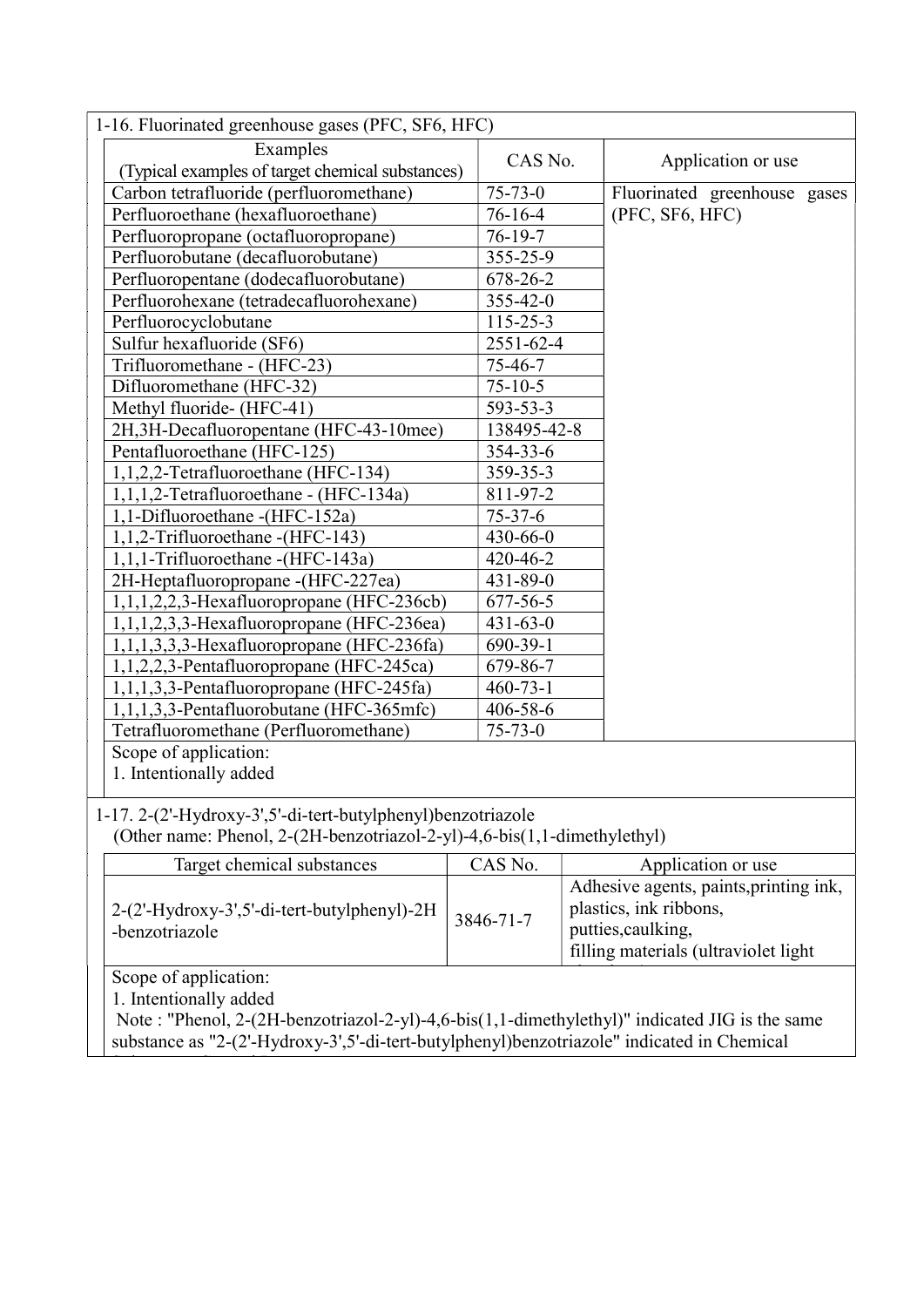|                                         | 1-18. Dimethyl fumarate (DMF)                                                                   |                |                                      |  |  |
|-----------------------------------------|-------------------------------------------------------------------------------------------------|----------------|--------------------------------------|--|--|
|                                         | Target chemical substances                                                                      | CAS No.        | Application or use                   |  |  |
|                                         | Dimethyl fumarate (DMF)                                                                         | 624-49-7       | Moisture prevention agents,          |  |  |
|                                         |                                                                                                 |                | mildew-proofing agents               |  |  |
|                                         | Scope of application:                                                                           |                |                                      |  |  |
|                                         | 1. Intentionally added                                                                          |                |                                      |  |  |
|                                         | Note Other name: Fumaric acid dimethyl                                                          |                |                                      |  |  |
|                                         | 1-19. Hexachlorobenzene                                                                         |                |                                      |  |  |
|                                         | Target chemical substances                                                                      | CAS No.        | Application or use                   |  |  |
|                                         |                                                                                                 |                | Sterilizer, mildew-proofing agents,  |  |  |
|                                         | Hexachlorobenzene                                                                               | $118 - 74 - 1$ | Stain-proofing agent,                |  |  |
|                                         |                                                                                                 |                | Synthetic medium                     |  |  |
|                                         | Scope of application:                                                                           |                |                                      |  |  |
|                                         | 1. Intentionally added                                                                          |                |                                      |  |  |
|                                         |                                                                                                 |                |                                      |  |  |
|                                         | 1-20. Tri-substituted organostannic compounds                                                   |                |                                      |  |  |
|                                         | Examples                                                                                        | CAS No.        | Application or use                   |  |  |
|                                         | (Typical examples of target chemical substances)                                                |                |                                      |  |  |
|                                         | $Bis (tri-n-butyltin)$ oxide $(*S)$                                                             |                | Coating materials, colorants,        |  |  |
|                                         | (TBTO)                                                                                          | 56-35-9        | antiseptics, cooling medium,         |  |  |
|                                         |                                                                                                 |                | foaming agent                        |  |  |
|                                         | Triphenyl Tin=N, -dimethyldithiocarbamate                                                       | 1803-12-9      | Antibacterial and antifungal agents, |  |  |
|                                         | Triphenyltinfluoride                                                                            | 379-52-2       | paint, pigment                       |  |  |
| Triphenyltinacetate<br>900-95-8         |                                                                                                 |                |                                      |  |  |
|                                         | Triphenyltinchloride                                                                            | 639-58-7       |                                      |  |  |
|                                         | Tributyltinacetate                                                                              | $56 - 36 - 0$  |                                      |  |  |
|                                         | Bis(tributyltin)fumalate                                                                        | 6454-35-9      |                                      |  |  |
|                                         | Tributyltin laurate                                                                             | 3090-36-6      |                                      |  |  |
| Trioctyltin chloride                    |                                                                                                 | 2587-76-0      |                                      |  |  |
|                                         | Trimethyltin hydroxide                                                                          | 994-32-1       |                                      |  |  |
| Trimethyltin chloride<br>$994 - 31 - 0$ |                                                                                                 |                |                                      |  |  |
|                                         | Scope of application:                                                                           |                |                                      |  |  |
|                                         | If any of the following cases applies, the use of chemical substances is prohibited.            |                |                                      |  |  |
|                                         | (1) Intentional use                                                                             |                |                                      |  |  |
|                                         | (2) Inclusion of more than 1,000 ppm as impurity in packaging items                             |                |                                      |  |  |
|                                         | Note1: A tri-substituted organostannic compound refers to a tin compound that has three organic |                |                                      |  |  |
|                                         | substituents, such as tributyltin (TBT) compounds and triphenyltin (TPT) compounds.             |                |                                      |  |  |
|                                         | Note2: Concentration of tin mass after conversion into metal                                    |                |                                      |  |  |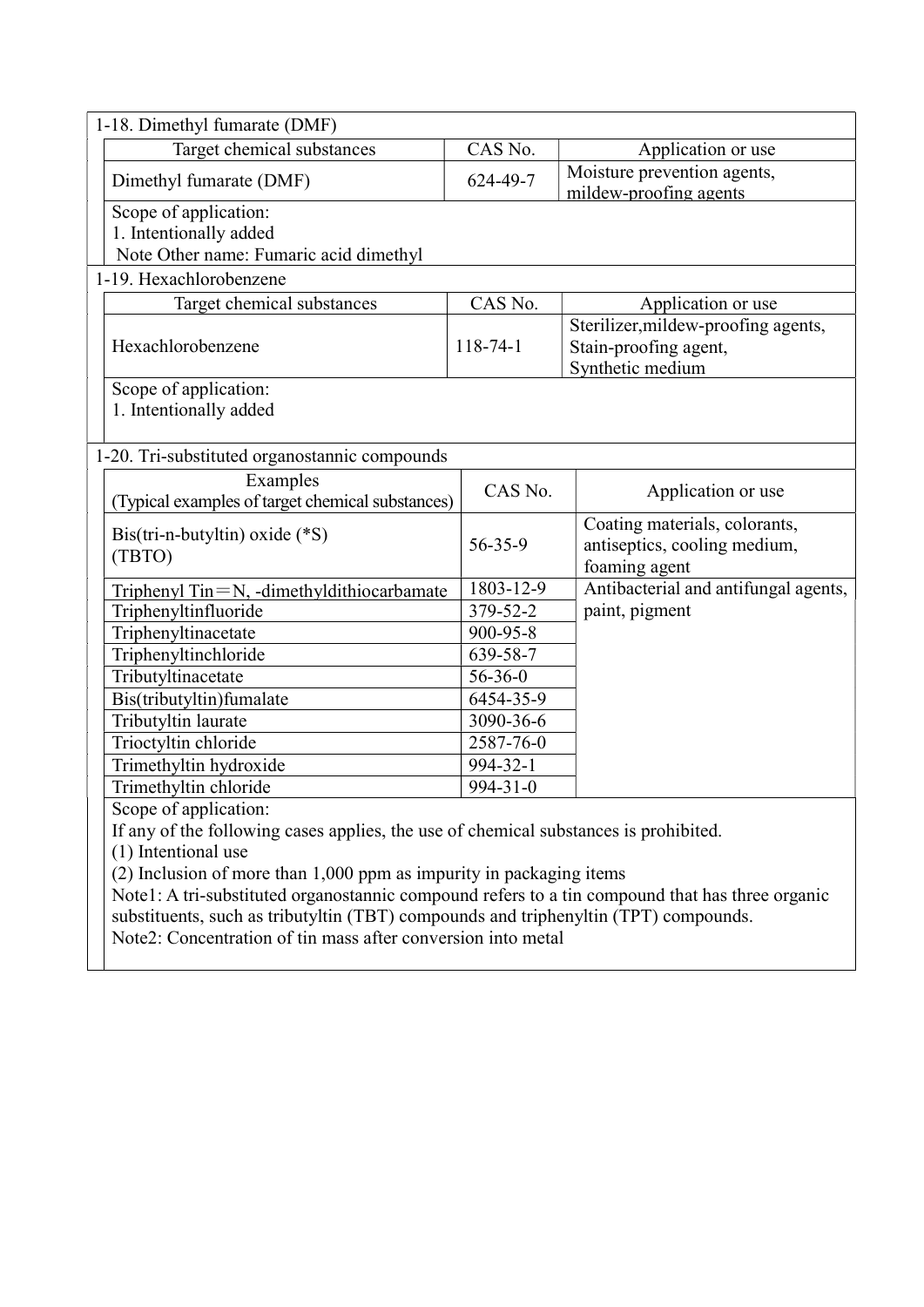| 1-21. Dibutyltin (DBT) compounds                                                                  |                                                                                                 |                                  |  |  |  |
|---------------------------------------------------------------------------------------------------|-------------------------------------------------------------------------------------------------|----------------------------------|--|--|--|
| Examples                                                                                          |                                                                                                 |                                  |  |  |  |
| (Typical examples of target chemical substances)                                                  | CAS No.                                                                                         | Application or use               |  |  |  |
| Dibutyltin oxide                                                                                  | 818-08-6                                                                                        | Plasticizers, paper coatings,    |  |  |  |
| Dibutyltin diacetate                                                                              | $1067 - 33 - 0$                                                                                 | inks, stabilizer for PVC,        |  |  |  |
| Dibutyltin dilaurate                                                                              | $77 - 58 - 7$                                                                                   | curing catalyst for silicone     |  |  |  |
| Dibutyltin maleate                                                                                | 78-04-6                                                                                         | resin and urethane resin,        |  |  |  |
| Scope of application:                                                                             |                                                                                                 |                                  |  |  |  |
| If the following case applies, the use of chemical substances is prohibited.                      |                                                                                                 |                                  |  |  |  |
| (1) Inclusion of more than 1,000 ppm in homogeneous materials                                     |                                                                                                 |                                  |  |  |  |
| <exemption></exemption>                                                                           |                                                                                                 |                                  |  |  |  |
| The above compounds may be included up to June 30, 2014 if any of the following cases applies     |                                                                                                 |                                  |  |  |  |
| (deadline for placing on the EU market: December 31, 2014):                                       |                                                                                                 |                                  |  |  |  |
| (i) One-component and two-component room temperature vulcanisation sealants (RTV-1 and            |                                                                                                 |                                  |  |  |  |
| RTV-2 sealants) and adhesives                                                                     |                                                                                                 |                                  |  |  |  |
| (ii) Paints and coatings containing DBT compounds as catalysts when applied on articles           |                                                                                                 |                                  |  |  |  |
| (iii) Soft polyvinyl chloride (PVC) profiles whether by themselves or coextruded with hard PVC    |                                                                                                 |                                  |  |  |  |
| (iv) Fabrics coated with PVC containing DBT compounds as stabilisers when intended for            |                                                                                                 |                                  |  |  |  |
| outdoor                                                                                           |                                                                                                 |                                  |  |  |  |
| applications                                                                                      |                                                                                                 |                                  |  |  |  |
|                                                                                                   | (v) Outdoor rainwater pipes, gutters and fittings, as well as covering material for roofing and |                                  |  |  |  |
| facades                                                                                           |                                                                                                 |                                  |  |  |  |
| Note: Concentration of tin mass after conversion into metal                                       |                                                                                                 |                                  |  |  |  |
|                                                                                                   |                                                                                                 |                                  |  |  |  |
| 1-22. Dioctyltin (DOT) compounds                                                                  |                                                                                                 |                                  |  |  |  |
| Examples                                                                                          | CAS No.                                                                                         | Application or use               |  |  |  |
| (Typical examples of target chemical substances)                                                  |                                                                                                 |                                  |  |  |  |
| Dioctyltin oxide                                                                                  | 870-08-6                                                                                        | Stabilizer for PVC, curing       |  |  |  |
| Dioctyltin dilaurate                                                                              | 3648-18-8                                                                                       | catalysts for silicone resin and |  |  |  |
| Scope of application:                                                                             |                                                                                                 |                                  |  |  |  |
| If the following case applies, the use of chemical substances is prohibited.                      |                                                                                                 |                                  |  |  |  |
| (1) Inclusion of more than 1,000 ppm in homogeneous materials in the following items:             |                                                                                                 |                                  |  |  |  |
| (i) Textile and (natural and/or man-made) leather articles intended to come into contact with the |                                                                                                 |                                  |  |  |  |
| skin                                                                                              |                                                                                                 |                                  |  |  |  |
| (ii) Childcare articles                                                                           |                                                                                                 |                                  |  |  |  |
| (iii) Two-component room temperature vulcanisation moulding kits (RTV-2 moulding kits)            |                                                                                                 |                                  |  |  |  |
|                                                                                                   | Note: Concentration of tin mass after conversion into metal                                     |                                  |  |  |  |
|                                                                                                   |                                                                                                 |                                  |  |  |  |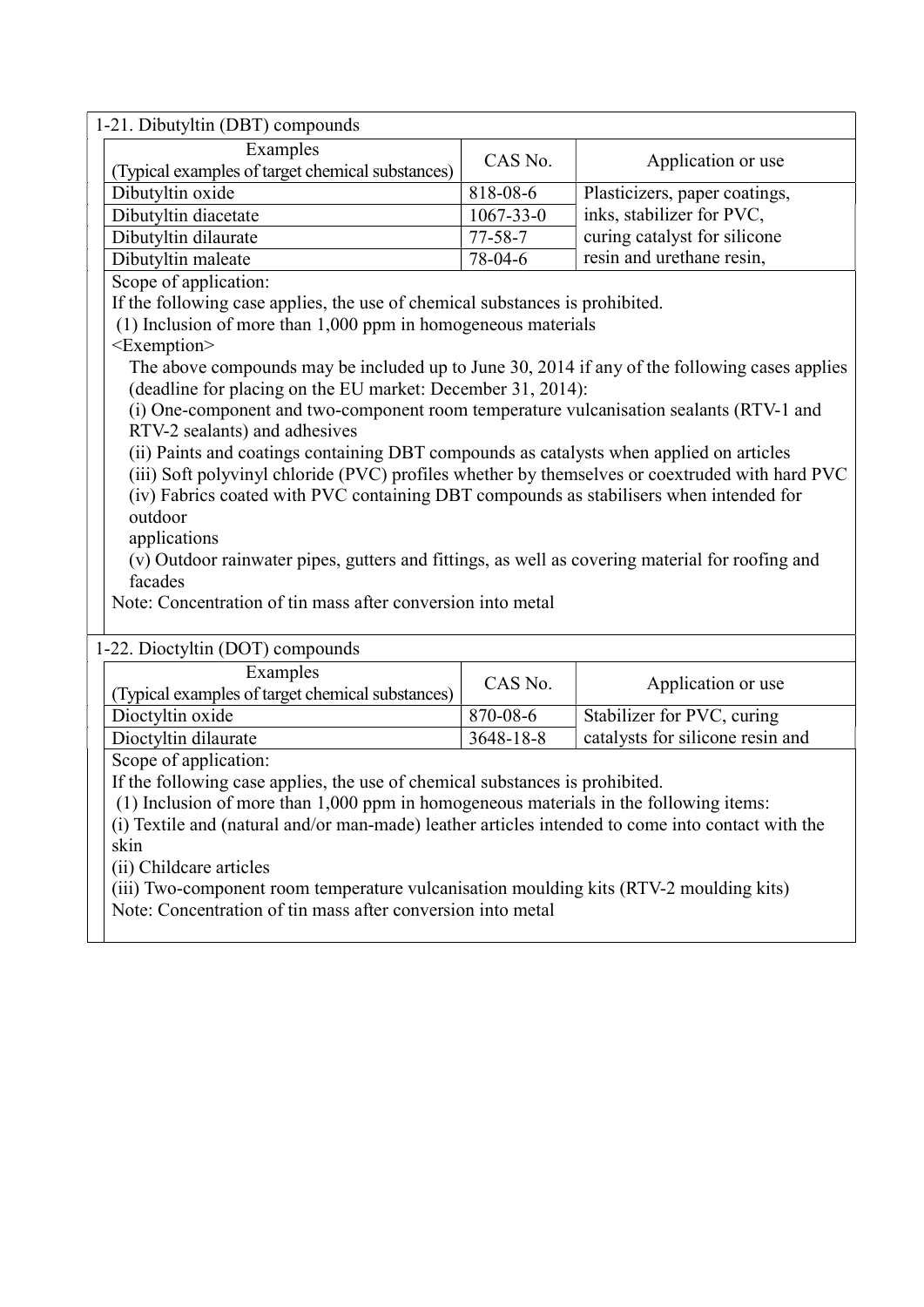| 1-23. Perfluorooctanoic acid (PFOA) and its salts and PFOA-related substances   Added from Ver. 7 |                |                                  |
|---------------------------------------------------------------------------------------------------|----------------|----------------------------------|
| Target chemical substances                                                                        | CAS No.        | Application or use               |
| Perfluorooctanoic acid (PFOA)                                                                     | $335 - 67 - 1$ | Photolithography,                |
| Ammonium pentadecafluorooctanoate (APFO)                                                          | 3825-26-1      | photo-coating materials,         |
| Sodium salt of Perfluorooctanoic acid                                                             | 335-95-5       | hydraulic fluid, metal plating,  |
| Potassium salt of Perfluorooctanoic acid                                                          | 2395-00-8      | cleaning materials,              |
| $Silver(1+)$ salt of Perfluorooctanoic acid                                                       | 335-93-3       | fire-fighting foams,             |
| Perfluorooctanoyl fluoride                                                                        | $335 - 66 - 0$ | coating materials for paper, and |
| Methyl perfluorooctanoate                                                                         | $376 - 27 - 2$ | plastic stabilizers.             |
| Ethyl perfluorooctanoate                                                                          | 3108-24-5      |                                  |

Scope of application:

If the following case applies, the use of chemical substances is prohibited.

The following standards shall apply to the items supplied to USHIO after February, 2020.

< Applications>

(a) another substance, as a constituent

(b) a mixture

(c) an article

<Threshold Level>

- If any of the following cases applies, the use of chemical substances is prohibited.

-When more than 25ppb(0.025ppm) is contained in an article

- When more than 1,000ppb (1ppm) is contained in an article as the combined concentration with Perfluorooctanoic acid (PFOA) and its salts

< Exempted items >

(1) PFOA and its salts equal to or below 1ppm(0,0001 % by weight) contained in

polytetrafluoroethylene (PTFE) micropowders produced by ionising irradiation or by thermal degradation.

(2) In principle, the following exempted uses shall be apply to the above standards from one year prior to the following exemption deadline.

(a) photolithography or etch processes in semiconductor manufacturing, until 4 July 2025;

(b) photographic coatings applied to films, until 4 July 2025;

 (c) textiles for oil- and water-repellency for the protection of workers from dangerous liquids that comprise risks to their health and safety, until 4 July 2023;

(d) invasive and implantable medical devices, until 4 July 2025;

(e) manufacture of polytetrafluoroethylene (PTFE) and polyvinylidene fluoride (PVDF) for the production of: until 4 July 2023

(i) high-performance, corrosion-resistant gas filter membranes, water filter membranes and membranes for medical textiles;

(ii) industrial waste heat exchanger equipment,

 (iii) industrial sealants capable of preventing leakage of volatile organic compounds and PM2.5 particulates.

(3) PFOA and its salts and/or PFOA-related compounds equal to or below 2ppm (0,0002 % by weight) contained in medical devices other than invasive devices and implantable devices.

Note) If it is included in the product even before the exclusion deadline, please contact us. Reference laws and regulations: Norwegian laws and regulations, REACH regulation No. 2019/1021and2020/748/

Class I Specified Chemical Substances of the Act on the Evaluation of Chemical Substances and Regulation of Their Manufacture(JP)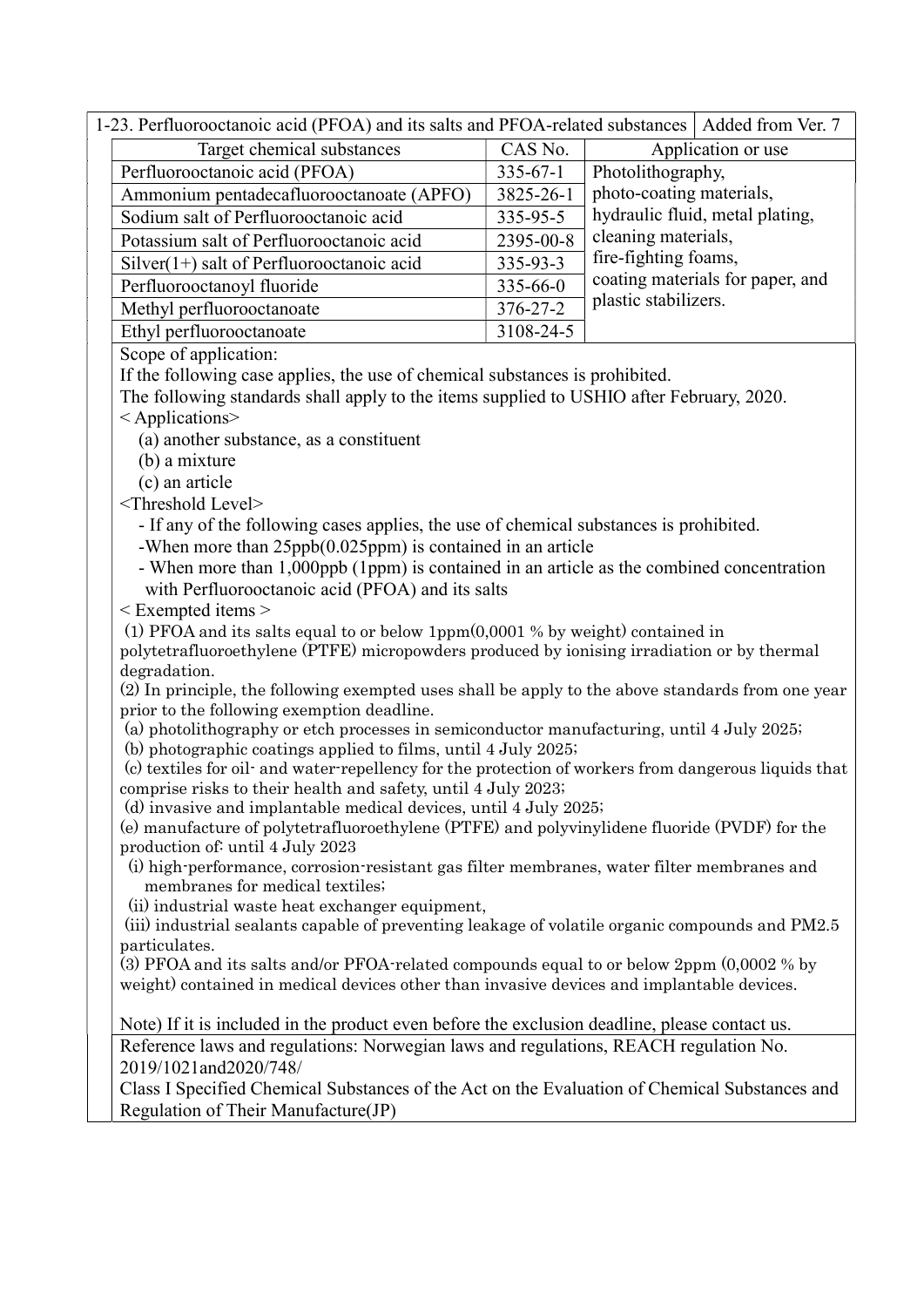(2) Inclusion of more than 100 ppm in article

Reference laws and regulations: POPs Regulation (Stockholm Convention on Persistent Organic Pollutants), Class I Specified Chemical Substances of the Act on the Evaluation of Chemical Substances and Regulation of Their Manufacture, REACH regulation No. 2019/1021etc.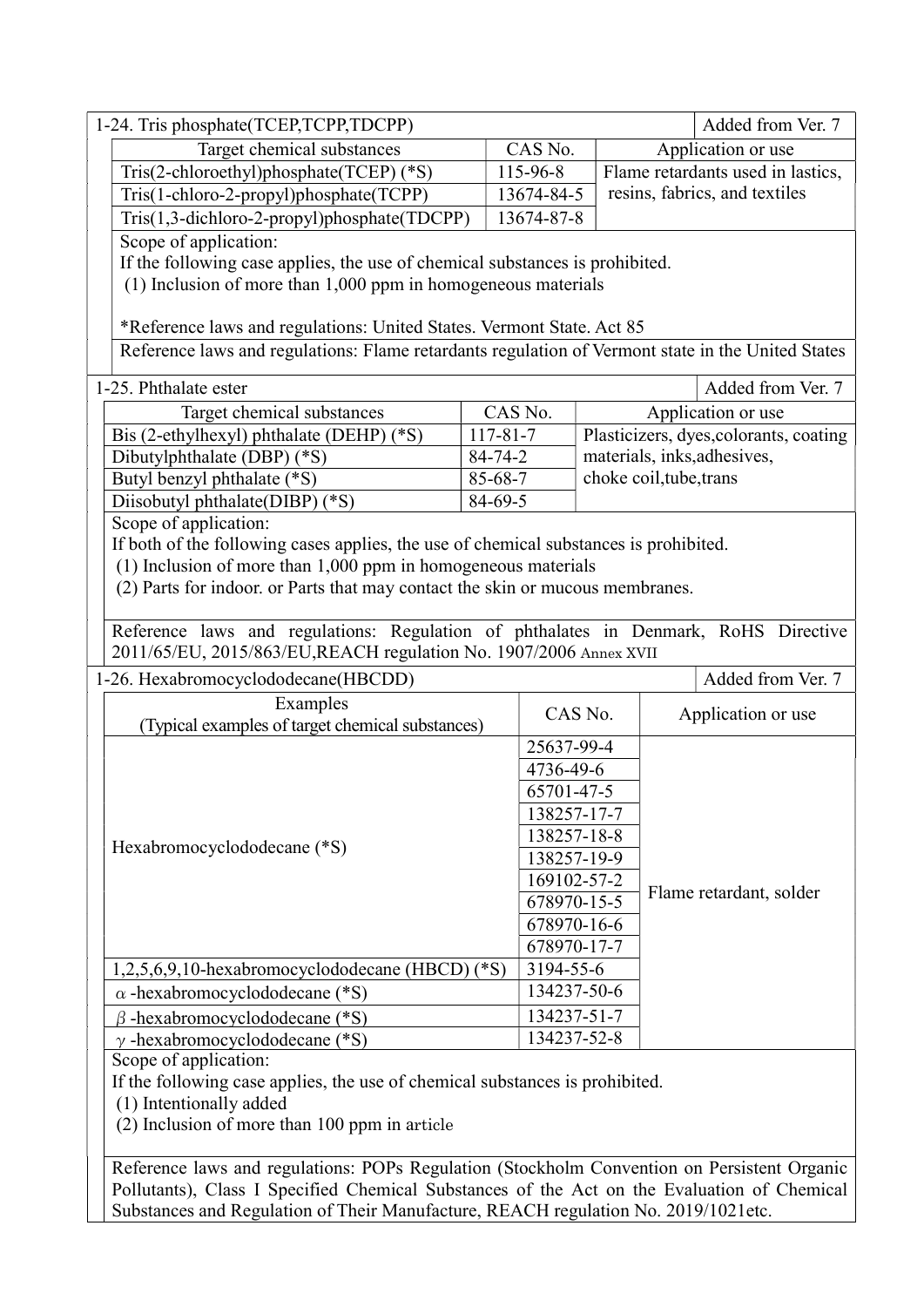| Added from Ver. 8<br>1-27. Polycyclic aromatic hydrocarbon (PAH)                                                                                   |                                                                 |                                                   |                    |  |  |
|----------------------------------------------------------------------------------------------------------------------------------------------------|-----------------------------------------------------------------|---------------------------------------------------|--------------------|--|--|
| CAS No.<br>Target chemical substances<br>Application or use                                                                                        |                                                                 |                                                   |                    |  |  |
| Benzo[a]pyrene (BaP)                                                                                                                               | Pigments contained in rubber, plasticizers and<br>$50 - 32 - 8$ |                                                   |                    |  |  |
| Benzo[e]pyrene (BeP)                                                                                                                               | 192-97-2                                                        | plastics (adulterants)                            |                    |  |  |
| Benzo[a]anthracene (BaA)                                                                                                                           | $56 - 55 - 3$                                                   | - Sporting goods such as bicycles, golf clubs and |                    |  |  |
| Chrysene (CHR)                                                                                                                                     | racquets<br>218-01-9                                            |                                                   |                    |  |  |
| Benzo[b]fluoranthene (BbFA)                                                                                                                        | 205-99-2                                                        | - Home-use products, trolleys (home-use wagons),  |                    |  |  |
| Benzo[j]fluoranthene (BjFA)                                                                                                                        | walkers<br>$205 - 82 - 3$                                       |                                                   |                    |  |  |
| Benzo[k]fluoranthene (BkFA)                                                                                                                        | 207-08-9                                                        | - Home-use tools                                  |                    |  |  |
|                                                                                                                                                    |                                                                 | - Clothing, shoes, gloves and sportswear          |                    |  |  |
| Dibenz[a,j]anthracene (DBAhA)                                                                                                                      | $53 - 70 - 3$                                                   | - Watch straps, wristbands, masks, hair bands     |                    |  |  |
| Scope of application—Not to be used if applicable to any of the following:<br>- REACH target                                                       |                                                                 |                                                   |                    |  |  |
| 1. Content that exceeds 1 ppm in molded products supplied to the general public such as rubber or                                                  |                                                                 |                                                   |                    |  |  |
| plastic component parts with direct contact and long-term or repeated short-term contact with                                                      |                                                                 |                                                   |                    |  |  |
| human skin or mouth                                                                                                                                |                                                                 |                                                   |                    |  |  |
| 2. Content that exceeds 0.5 ppm in toys, including intellectual training toys, as well as nursery items                                            |                                                                 |                                                   |                    |  |  |
| such as rubber or plastic component parts with direct contact and long-term or repeated short-term                                                 |                                                                 |                                                   |                    |  |  |
| contact with human skin or mouth                                                                                                                   |                                                                 |                                                   |                    |  |  |
|                                                                                                                                                    |                                                                 |                                                   |                    |  |  |
| Reference laws and regulations: REACH regulation No. 1907/2006 Annex XVII Market launch and                                                        |                                                                 |                                                   |                    |  |  |
| usage restriction; German GS certification                                                                                                         |                                                                 |                                                   |                    |  |  |
| 1-28. Phenol, Isopropylated Phosphate PIP(3:1)                                                                                                     |                                                                 |                                                   | Added from Ver. 10 |  |  |
| CAS No.<br>Target chemical substances<br>Application or use                                                                                        |                                                                 |                                                   |                    |  |  |
| Phenol, Isopropylated<br>Phosphate $PIP(3:1)$                                                                                                      | 68937-41-7                                                      | Flame retardant, Plasticizers, Glue               |                    |  |  |
| Scope of application-                                                                                                                              |                                                                 |                                                   |                    |  |  |
| (1) All: Prohibition of inclusion (Start of regulation: 8. May. 2022)                                                                              |                                                                 |                                                   |                    |  |  |
| (2) Encapsulants and adhesives (Start of regulation: 6.Jan.2025)                                                                                   |                                                                 |                                                   |                    |  |  |
| Note) If it is included in the product even before the exclusion deadline, please contact us.                                                      |                                                                 |                                                   |                    |  |  |
|                                                                                                                                                    |                                                                 |                                                   |                    |  |  |
| <b>Applications exempted</b>                                                                                                                       |                                                                 |                                                   |                    |  |  |
| (1) Hydraulic fluids either for the aviation industry or to meet military specifications for                                                       |                                                                 |                                                   |                    |  |  |
| safety and performance where no alternative chemical is available that meets U.S.                                                                  |                                                                 |                                                   |                    |  |  |
| Department of Defense specification requirements                                                                                                   |                                                                 |                                                   |                    |  |  |
| (2) Lubricants and greases                                                                                                                         |                                                                 |                                                   |                    |  |  |
| (3) New and replacement parts for the automotive and aerospace industry                                                                            |                                                                 |                                                   |                    |  |  |
| (4) An intermediate in a closed system to produce cyanoacrylate adhesives<br>(5) Specialized engine filters for locomotive and marine applications |                                                                 |                                                   |                    |  |  |
| (6) Adhesives and sealants, until January 6, 2025                                                                                                  |                                                                 |                                                   |                    |  |  |
|                                                                                                                                                    |                                                                 |                                                   |                    |  |  |
| Reference laws and regulations: TSCA PBT Rules(US)                                                                                                 |                                                                 |                                                   |                    |  |  |
| Added from Ver. 10<br>1-29. Pentachlorothiophenol (PCTP)                                                                                           |                                                                 |                                                   |                    |  |  |
| CAS No.<br>Target chemical substances<br>Application or use                                                                                        |                                                                 |                                                   |                    |  |  |
| Pentachlorothiophenol<br>Rubber kneading accelerator<br>133-490-3                                                                                  |                                                                 |                                                   |                    |  |  |
| (PCTP)                                                                                                                                             |                                                                 |                                                   |                    |  |  |
| Scope of application-All<br>- Prohibition of inclusion                                                                                             |                                                                 |                                                   |                    |  |  |
| Reference laws and regulations: TSCA PBT Rules(US)                                                                                                 |                                                                 |                                                   |                    |  |  |
|                                                                                                                                                    |                                                                 |                                                   |                    |  |  |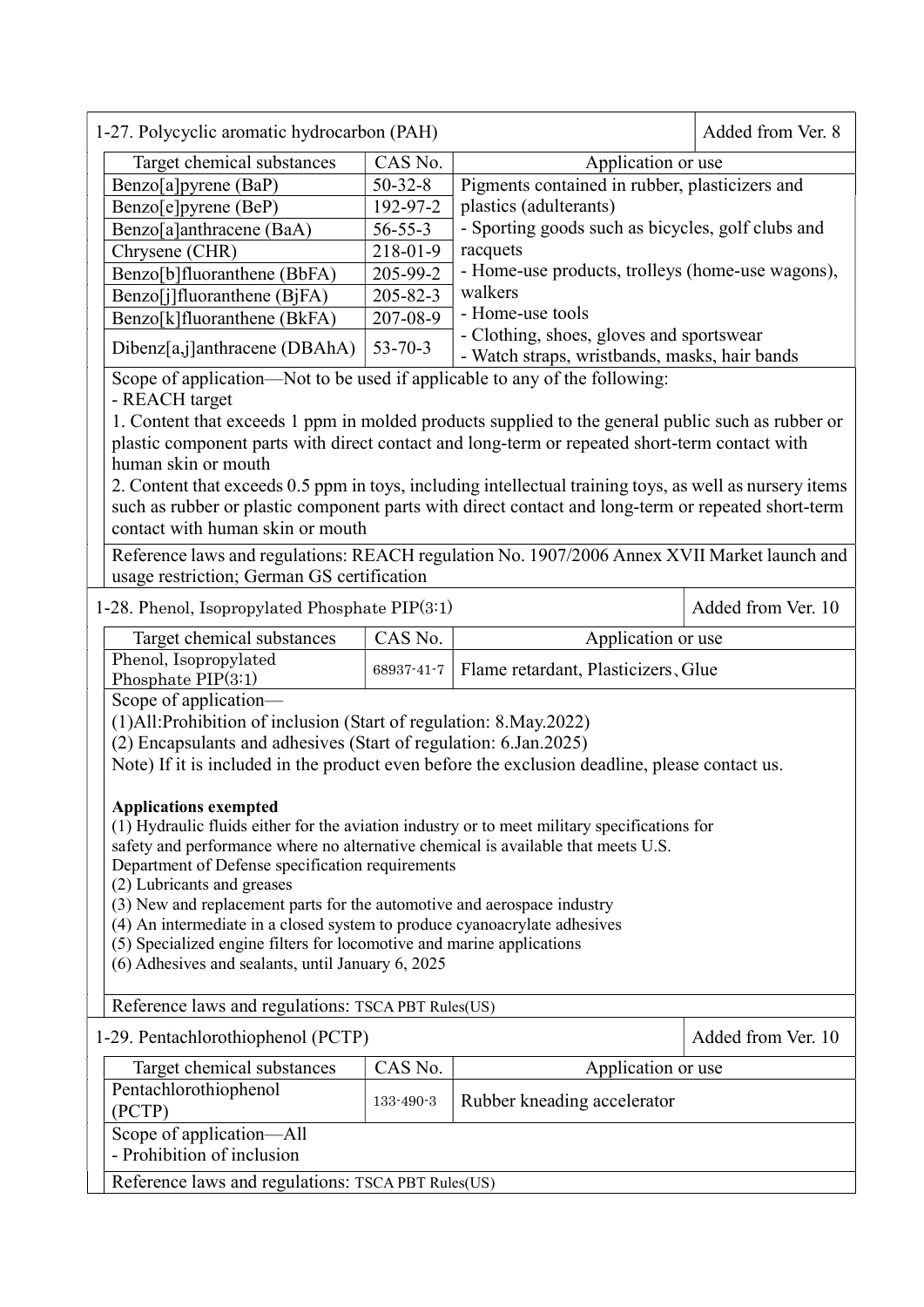| 1-30. Hexachlorobutadiene (HCBD)                                                                                                                                     | Added from Ver. 10                                                                                |                                                  |                                      |  |  |
|----------------------------------------------------------------------------------------------------------------------------------------------------------------------|---------------------------------------------------------------------------------------------------|--------------------------------------------------|--------------------------------------|--|--|
| CAS No.<br>Target chemical substances                                                                                                                                |                                                                                                   | Application or use                               |                                      |  |  |
| Hexachlorobutadiene (HCBD)                                                                                                                                           | $87 - 68 - 3$                                                                                     |                                                  | Solvents, pesticides, heat transfer. |  |  |
| Scope of application-All                                                                                                                                             |                                                                                                   |                                                  |                                      |  |  |
| - Prohibition of inclusion                                                                                                                                           |                                                                                                   |                                                  |                                      |  |  |
|                                                                                                                                                                      |                                                                                                   |                                                  |                                      |  |  |
| Reference laws and regulations: TSCA PBT Rules(US)                                                                                                                   |                                                                                                   |                                                  |                                      |  |  |
| 1-31. 2,4,6-tris(tert-butyl)phenol (2,4,6-TTBP)                                                                                                                      |                                                                                                   |                                                  | Added from Ver. 10                   |  |  |
| Target chemical substances                                                                                                                                           | CAS No.                                                                                           |                                                  | Application or use                   |  |  |
| 2,4,6-tris(tert-butyl)phenol (2,4,6-TTBP)                                                                                                                            | 732-26-3                                                                                          | Oil, lubricants                                  |                                      |  |  |
| Scope of application—All                                                                                                                                             |                                                                                                   |                                                  |                                      |  |  |
| - Prohibition of inclusion                                                                                                                                           |                                                                                                   |                                                  |                                      |  |  |
| Reference laws and regulations: TSCA PBT Rules(US)                                                                                                                   |                                                                                                   |                                                  |                                      |  |  |
| 1-32. 9-C14 PFCAs, their salts and C9-C14 PFCA-related substances                                                                                                    |                                                                                                   |                                                  | Added from Ver. 10                   |  |  |
| Target chemical substances                                                                                                                                           | CAS No.                                                                                           |                                                  | Application or use                   |  |  |
| Perfluorononanoic acid(PFNA:C9 PFCA)                                                                                                                                 | $375 - 95 - 1$                                                                                    | Extinguishing agent,                             |                                      |  |  |
| Perfluorodecanoic acid(PFDA:C10 PFCA)                                                                                                                                | $335 - 76 - 2$                                                                                    | Water repellent,                                 |                                      |  |  |
| Perfluoroundecanoic acid(PFUnDA:C11 PFCA)                                                                                                                            | 2058-94-8                                                                                         | Surface-active agent,                            |                                      |  |  |
| Perfluorododecanoic acid(PFDoDA:C12 PFCA)                                                                                                                            | $307 - 55 - 1$                                                                                    | Anti-rust, etching solution,                     |                                      |  |  |
| Perfluorotridecanoic acid(PFTrDA:C13 PFCA)                                                                                                                           | 72629-94-8                                                                                        |                                                  | Antireflection coating, Photoresist, |  |  |
| Perfluorotetradecanoic acid(PFTDA:C14 PFCA)                                                                                                                          | 376-06-7                                                                                          | Plating solution,<br>Activator, coating, Solder, |                                      |  |  |
| Sodium prefluorononanoate                                                                                                                                            | 21049-39-8                                                                                        | Lubricant, adhesive,                             |                                      |  |  |
| Ammonium perfluorononanoate                                                                                                                                          | 4149-60-4                                                                                         | Surface treating,                                |                                      |  |  |
| Sodium perfluorpdecanoate                                                                                                                                            | $3830 - 45 - 3$                                                                                   | Paint,                                           |                                      |  |  |
| Ammonium                                                                                                                                                             | 3108-42-7                                                                                         |                                                  | Resin additive (fluororesin)         |  |  |
| Scope of application—Not to be used if applicable to any of the following:                                                                                           |                                                                                                   |                                                  |                                      |  |  |
| . 0.0000025% by weight (25 ppb) for the sum of C9-C14 PFCAs and their salts in a mixture or an article                                                               |                                                                                                   |                                                  |                                      |  |  |
| · 0.000026% by weight (260ppb) for the sum of C9-C14 PFCA-related substances in a mixture or an article                                                              |                                                                                                   |                                                  |                                      |  |  |
| Note) In principle, delivery of contained product is prohibited even before the prohibition deadline.                                                                |                                                                                                   |                                                  |                                      |  |  |
| If there are any contained products, please contact us.                                                                                                              |                                                                                                   |                                                  |                                      |  |  |
| Applications exempted                                                                                                                                                |                                                                                                   |                                                  |                                      |  |  |
| $\left(1\right)$<br>(1) Semiconductors on their own; December 31, 2023                                                                                               |                                                                                                   |                                                  |                                      |  |  |
| (2) Semiconductors incorporated in semi-finished and finished electronic equipment; December 31, 2023                                                                |                                                                                                   |                                                  |                                      |  |  |
| (3) Photolithography or etch processes in semiconductor manufacturing; July 4, 2025                                                                                  |                                                                                                   |                                                  |                                      |  |  |
| (4) Photographic coatings applied to films; July 4, 2025                                                                                                             |                                                                                                   |                                                  |                                      |  |  |
| (5) Invasive and implantable medical devices; July 4, 2025                                                                                                           |                                                                                                   |                                                  |                                      |  |  |
| (6) fire-fighting foam for liquid fuel vapour suppression and liquid fuel fire (Class B fires) already installed                                                     |                                                                                                   |                                                  |                                      |  |  |
| in systems, including both mobile and fixed systems, subject to the following conditions; July 4, 2025                                                               |                                                                                                   |                                                  |                                      |  |  |
| (7) semiconductors used in spare or replacement parts for finished electronic equipment placed on the market<br>before 31 December 2023; December 31, 2030           |                                                                                                   |                                                  |                                      |  |  |
|                                                                                                                                                                      | 2 For the sum of C9-C14 PFCAs in fluoroplastics and fluoroelastomers that contain perfluoroalkoxy |                                                  |                                      |  |  |
| groups;                                                                                                                                                              |                                                                                                   |                                                  |                                      |  |  |
| $(1)$ Containing less than 2,000 ppb $(0.0002\%$ by weight); Until August 25,2024<br>$(2)$ Containing less than 100 ppb $(0.00001\%$ by weight); From August 25,2024 |                                                                                                   |                                                  |                                      |  |  |
| Polytetrafluoroethylene (PTFE) micro powders produced by ionising irradiation or by thermal<br>$\circled{3}$                                                         |                                                                                                   |                                                  |                                      |  |  |
| degradation containing less than 1,000 ppb for the sum of C9-C14 PFCAs;<br>Review this derogation no later than 25 August 2024.                                      |                                                                                                   |                                                  |                                      |  |  |
| Reference laws and regulations: REACH regulation (EC No. 2017/2006)                                                                                                  |                                                                                                   |                                                  | Annex XVII (EU                       |  |  |
| 2021/1297)                                                                                                                                                           |                                                                                                   |                                                  |                                      |  |  |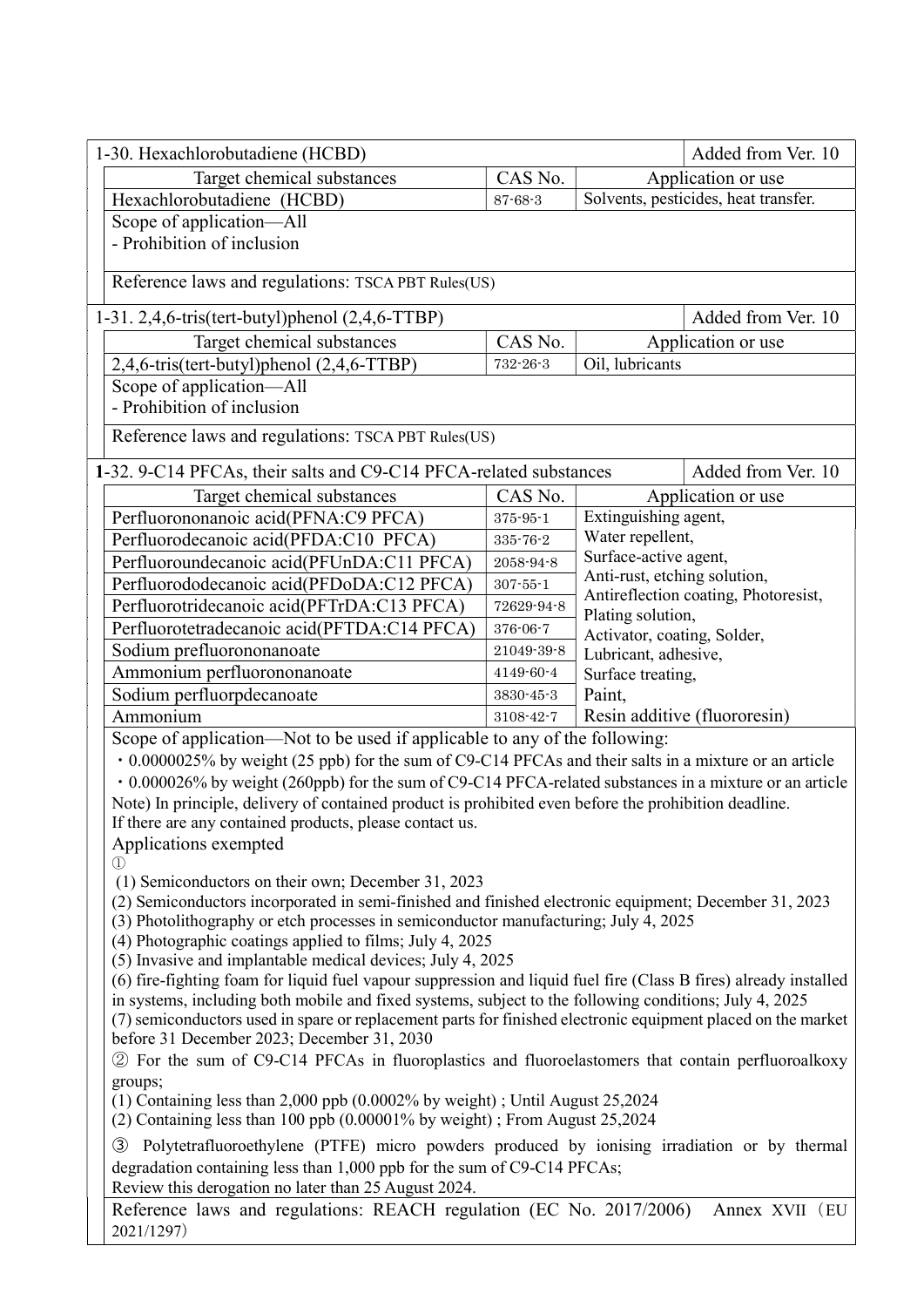### Table 2 Level 2 Controlled Substances

| 2-1. Antimony and Antimony Compounds             |            |                                                   |  |  |  |
|--------------------------------------------------|------------|---------------------------------------------------|--|--|--|
| Examples                                         |            |                                                   |  |  |  |
| (Typical examples of target chemical substances) | CAS No.    | Application or use                                |  |  |  |
| Antimony                                         | 7440-36-0  | Colorants, coating materials, flame               |  |  |  |
| Antimony trichloride                             | 10025-91-9 | retardant, flame retardant aid,                   |  |  |  |
| Antimony trioxide                                | 1309-64-4  | stabilizers                                       |  |  |  |
| Antimony pentoxide                               | 1314-60-9  |                                                   |  |  |  |
| Sodium antimonate                                | 15432-85-6 |                                                   |  |  |  |
| Scope of application:                            |            |                                                   |  |  |  |
| 1. Content that exceeds 1000ppm                  |            |                                                   |  |  |  |
|                                                  |            |                                                   |  |  |  |
|                                                  |            |                                                   |  |  |  |
| 2-2. Arsenic and Arsenic Compounds               |            |                                                   |  |  |  |
| Examples                                         |            |                                                   |  |  |  |
| (Typical examples of target chemical substances) | CAS No.    | Application or use                                |  |  |  |
| Arsenic                                          | 7440-38-2  | Semiconductor basal plate, glass                  |  |  |  |
| Gallium arsenide                                 | 1303-00-0  | antifoaming agent, colorants,                     |  |  |  |
| Arsenic pentoxide (*S)                           | 1303-28-2  | coating materials, flame retardant                |  |  |  |
| Arsenic trioxide (*S)                            | 1327-53-3  |                                                   |  |  |  |
| Triethyl arsenate (*S)                           | 15606-95-8 |                                                   |  |  |  |
| Scope of application:                            |            |                                                   |  |  |  |
| 1. Content that exceeds 1000ppm                  |            |                                                   |  |  |  |
|                                                  |            |                                                   |  |  |  |
|                                                  |            |                                                   |  |  |  |
| 2-3. Berylium and Berylium Compounds             |            |                                                   |  |  |  |
| Examples                                         |            |                                                   |  |  |  |
| (Typical examples of target chemical substances) | CAS No.    | Application or use                                |  |  |  |
| Berylium                                         | 7440-41-7  | Metal alloys, ceramic materials                   |  |  |  |
| Beryllium oxide                                  | 1304-56-9  |                                                   |  |  |  |
| Scope of application:                            |            |                                                   |  |  |  |
| 1. Content that exceeds 1000ppm                  |            |                                                   |  |  |  |
|                                                  |            |                                                   |  |  |  |
|                                                  |            |                                                   |  |  |  |
| 2-4. Bismuth and Bismuth Compounds               |            |                                                   |  |  |  |
| Examples                                         |            |                                                   |  |  |  |
| (Typical examples of target chemical substances) | CAS No.    | Application or use                                |  |  |  |
| <b>Bismuth</b>                                   | 7440-69-9  |                                                   |  |  |  |
| <b>Bismuth</b> trioxide                          | 1304-76-3  | Semiconductors, metal alloys,<br>solder materials |  |  |  |
| <b>Bismuth</b> nitrate                           | 10361-44-1 |                                                   |  |  |  |
|                                                  |            |                                                   |  |  |  |
| Scope of application:                            |            |                                                   |  |  |  |
| 1. Content that exceeds 1000ppm                  |            |                                                   |  |  |  |
|                                                  |            |                                                   |  |  |  |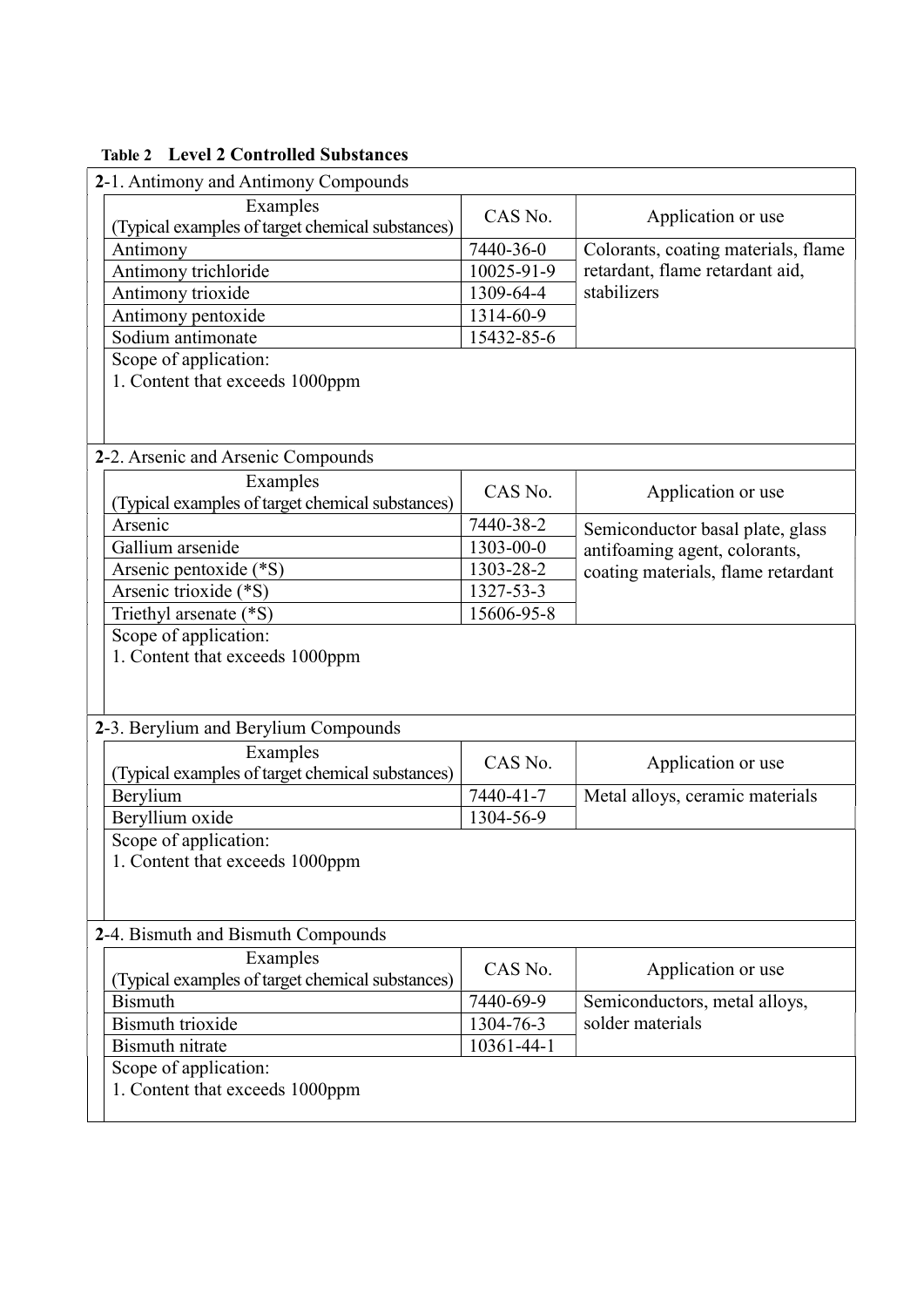| 2-5. Nickel and Nickel Compounds                                                                       |                 |                                        |  |  |
|--------------------------------------------------------------------------------------------------------|-----------------|----------------------------------------|--|--|
| Examples                                                                                               |                 |                                        |  |  |
| (Typical examples of target chemical substances)                                                       | CAS No.         | Application or use                     |  |  |
| Nickel                                                                                                 | 7440-02-0       | Colorants, batteries, surface          |  |  |
| Nickel (II) oxide                                                                                      | 1313-99-1       | treatment, electrodes,                 |  |  |
| Nickel (II) carbonate                                                                                  | 3333-67-3       | nickel coatings, metal alloys          |  |  |
| Nickel (II) sulfate                                                                                    | $7786 - 81 - 4$ |                                        |  |  |
| Scope of application:                                                                                  |                 |                                        |  |  |
| 1. Content that exceeds 1000ppm, except for metal alloys (e.g. stainless, etc.)                        |                 |                                        |  |  |
|                                                                                                        |                 |                                        |  |  |
|                                                                                                        |                 |                                        |  |  |
| 2-6. Selenium and Selenium Compounds                                                                   |                 |                                        |  |  |
| Examples                                                                                               | CAS No.         | Application or use                     |  |  |
| (Typical examples of target chemical substances)                                                       |                 |                                        |  |  |
| Selenium                                                                                               | 7782-49-2       | Photo conductor, pigments, glass       |  |  |
| Selenious acid                                                                                         | 7783-00-8       | coloring agents, semiconductors,       |  |  |
|                                                                                                        |                 | photocells                             |  |  |
| Scope of application:                                                                                  |                 |                                        |  |  |
| 1. Content that exceeds 1000ppm                                                                        |                 |                                        |  |  |
|                                                                                                        |                 |                                        |  |  |
| 2-7. Brominated Flame Retardants                                                                       |                 |                                        |  |  |
| Examples                                                                                               |                 |                                        |  |  |
| (Typical examples of target chemical substances)                                                       | CAS No.         | Application or use                     |  |  |
| 3,5,3',5'-tetrabromobisphenol A (TBBPA)                                                                | 79-94-7         | Flame retardant                        |  |  |
| TBBA- (2,3-dibromopropyl ether)                                                                        | 21850-44-2      |                                        |  |  |
| TBBA Bis-(2-hydroxyethyl ether)                                                                        | 4162-45-2       |                                        |  |  |
| 1,2,5,6,9,10-hexabromocyclododecane(HBCD) (*S)                                                         | 3194-55-6       |                                        |  |  |
| Hexabromocyclododecane (HBCDD) (*S)                                                                    | 25637-99-4      |                                        |  |  |
| 2,3-dibromopropanol                                                                                    | $96 - 13 - 9$   |                                        |  |  |
| Decabromodiphenylethane                                                                                | 84852-53-9      |                                        |  |  |
| Scope of application:                                                                                  |                 |                                        |  |  |
| 1. Content that exceeds 1000ppm; however, this condition does not apply to polybrominated              |                 |                                        |  |  |
| biphenyls (PBBs) and polybrominated diphenyl ethers (PBDEs), which are restricted substances.          |                 |                                        |  |  |
| 2-8. Phthalate ester                                                                                   |                 |                                        |  |  |
| Examples                                                                                               |                 |                                        |  |  |
| (Typical examples of target chemical substances)                                                       | CAS No.         | Application or use                     |  |  |
| Dibutylphthalate (DBP) (*S)                                                                            | 84-74-2         | Plasticizers, dyes, colorants, coating |  |  |
| Bis (2-ethylhexyl) phthalate (DEHP) (*S)                                                               | $117 - 81 - 7$  | materials, inks, adhesives,            |  |  |
| Butyl benzyl phthalate (*S)                                                                            | 85-68-7         | choke coil, tube, trans                |  |  |
|                                                                                                        | 28553-12-0      |                                        |  |  |
| Diisononyl phthalate                                                                                   | 68515-48-0      |                                        |  |  |
|                                                                                                        |                 |                                        |  |  |
| Diisodecyl phthalate                                                                                   | 26761-40-0      |                                        |  |  |
|                                                                                                        | 68515-49-1      |                                        |  |  |
| Di-n-octyl phthalate (DNOP)                                                                            | $117 - 84 - 0$  |                                        |  |  |
| Diisobutyl phthalate(DIBP) (*S)                                                                        | 84-69-5         |                                        |  |  |
| Scope of application:                                                                                  |                 |                                        |  |  |
| 1. Content that exceeds 1000ppm                                                                        |                 |                                        |  |  |
| Resin comprised mainly of phthalate ester is not included as phthalate ester (e.g. aromatic polyester, |                 |                                        |  |  |
| $etc.$ )                                                                                               |                 |                                        |  |  |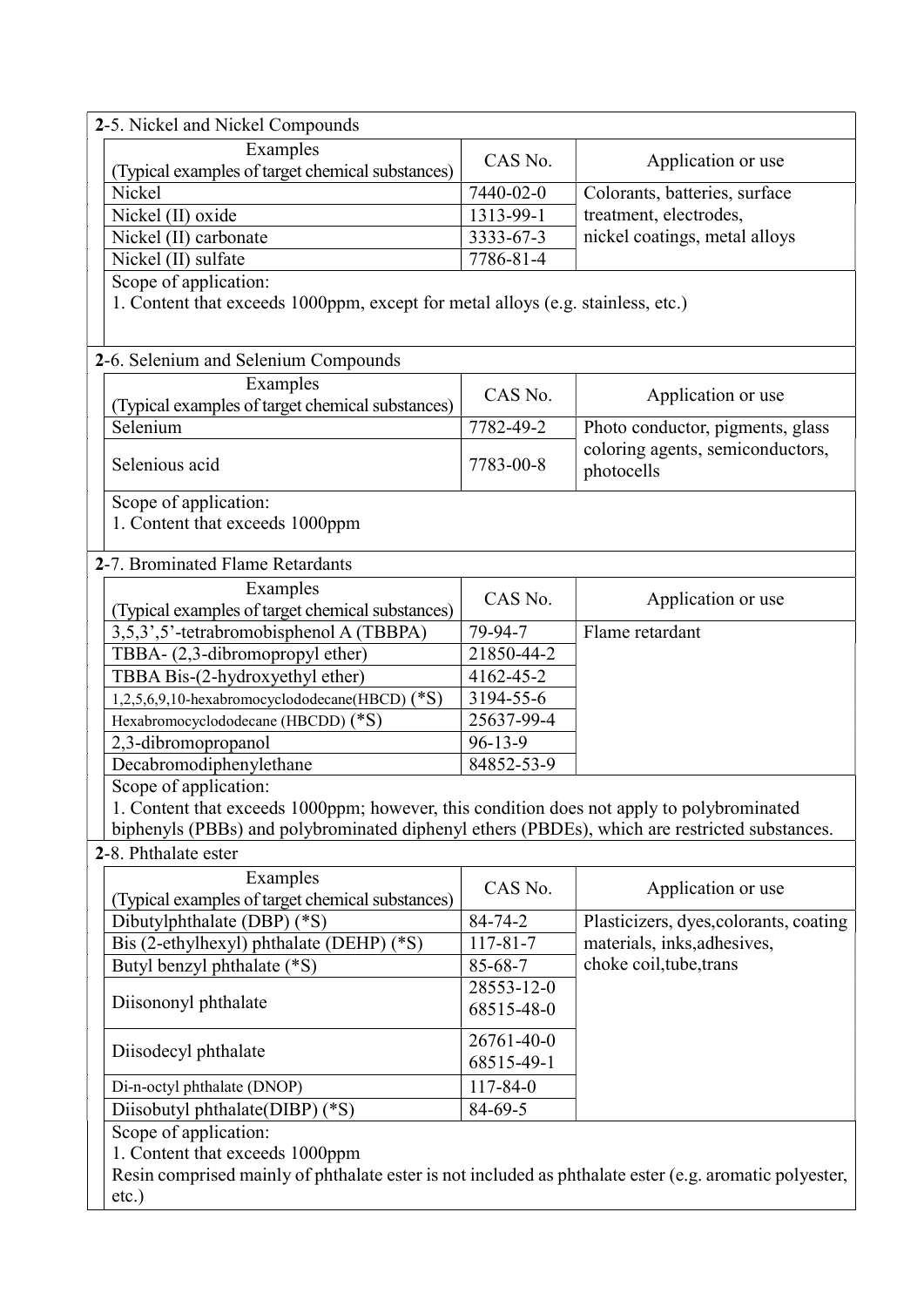| 2-9. Radioactive substances                                  |           |                                                                 |
|--------------------------------------------------------------|-----------|-----------------------------------------------------------------|
| Examples                                                     | CAS No.   |                                                                 |
| (Typical examples of target chemical substances)             |           | Application or use                                              |
| Uranium                                                      |           | Optical glass and lenses,                                       |
| Plutonium                                                    |           | scintillation counter                                           |
| Thorium                                                      |           |                                                                 |
| Cesium                                                       | 7440-46-2 |                                                                 |
| Strontium                                                    | 7440-24-6 |                                                                 |
| Scope of application:                                        |           |                                                                 |
| 1. Content that exceeds 1000ppm                              |           |                                                                 |
| 2-10. Magnesium and Magnesium Compounds                      |           |                                                                 |
| Examples                                                     |           |                                                                 |
| (Typical examples of target chemical substances)             | CAS No.   | Application or use                                              |
| Magnesium                                                    | 7439-95-4 | Metal alloys, optical materials,                                |
| Magnesium oxide                                              | 1309-48-4 | optical thin film material,<br>structural material,             |
| Other Copper Compounds                                       |           | aluminum alloy(duralumin),<br>magnesium alloys, fatty acid salt |
|                                                              |           |                                                                 |
| Scope of application:<br>1. Content that exceeds 1000ppm     |           |                                                                 |
|                                                              |           |                                                                 |
|                                                              |           |                                                                 |
| 2-11. Copper and Copper Compounds                            |           |                                                                 |
| Examples<br>(Typical examples of target chemical substances) | CAS No.   | Application or use                                              |
| Copper                                                       | 7440-50-8 | Lead wire, Terminal, Alloy such as                              |
|                                                              |           | brass                                                           |
| Other Copper Compounds                                       |           |                                                                 |
| Scope of application:                                        |           |                                                                 |
| 1. Content that exceeds 1000ppm                              |           |                                                                 |
|                                                              |           |                                                                 |
| 2-12. Gold and Gold Compounds                                |           |                                                                 |
| Examples<br>(Typical examples of target chemical substances) | CAS No.   | Application or use                                              |
| Gold                                                         | 7440-57-5 | Plating                                                         |
| Other Gold Compounds                                         |           |                                                                 |
| Scope of application:                                        |           |                                                                 |
| 1. Content that exceeds 1000ppm                              |           |                                                                 |
|                                                              |           |                                                                 |
| 2-13. Palladium and Palladium Compounds                      |           |                                                                 |
| Examples                                                     | CAS No.   |                                                                 |
| (Typical examples of target chemical substances)             |           | Application or use                                              |
| Palladium                                                    | 7440-05-3 | Electronic parts                                                |
| Other Palladium Compounds                                    |           |                                                                 |
| Scope of application:                                        |           |                                                                 |
| 1. Content that exceeds 1000ppm                              |           |                                                                 |
|                                                              |           |                                                                 |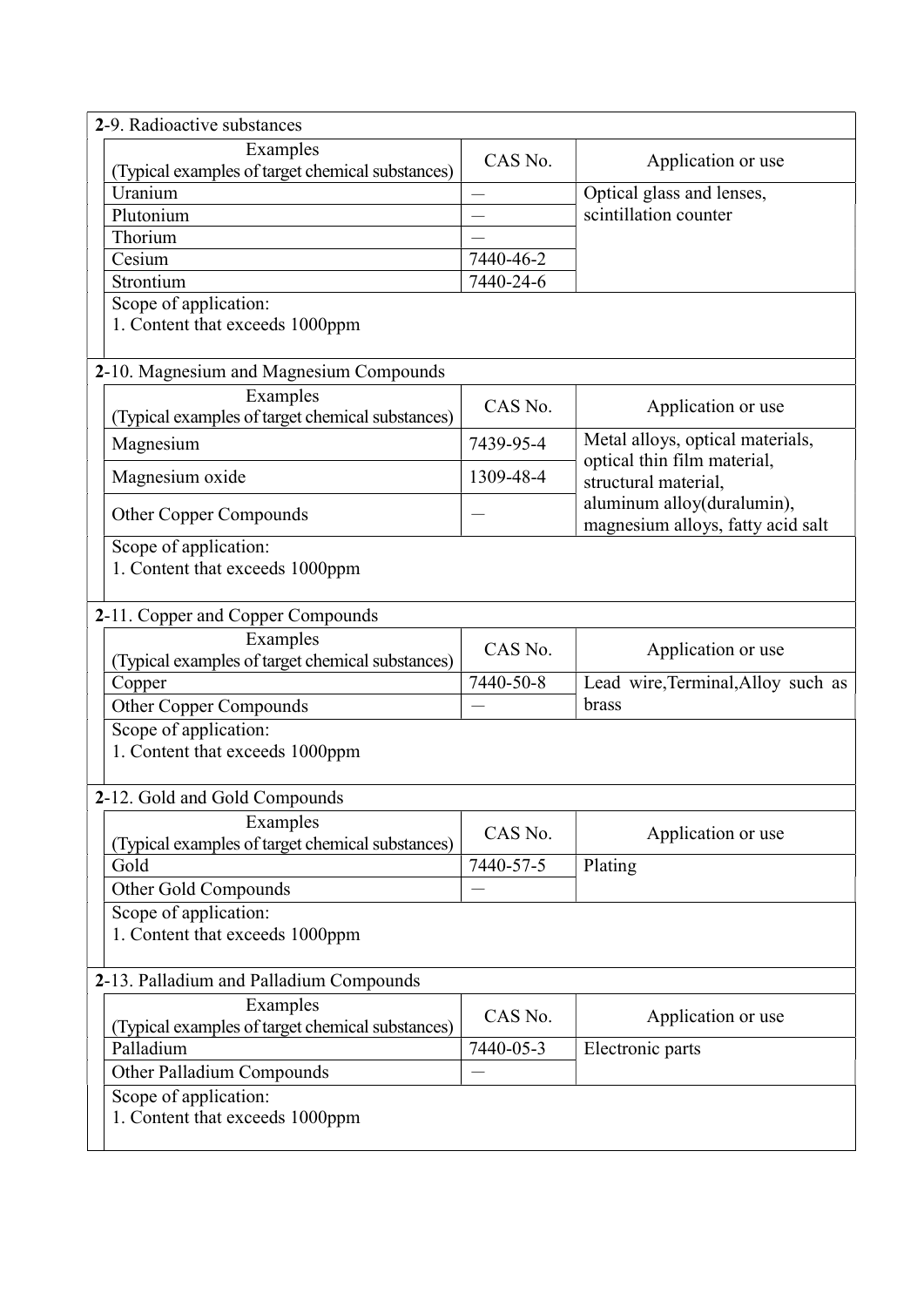| 2-14. Silver and Silver Compounds                                |                  |                              |  |  |  |
|------------------------------------------------------------------|------------------|------------------------------|--|--|--|
| Examples                                                         | CAS No.          |                              |  |  |  |
| (Typical examples of target chemical substances)                 |                  | Application or use           |  |  |  |
| Silver                                                           | 7440-22-4        | Solder, Plating              |  |  |  |
| Other Silver Compounds                                           |                  |                              |  |  |  |
| Scope of application:                                            |                  |                              |  |  |  |
| 1. Content that exceeds 1000ppm                                  |                  |                              |  |  |  |
|                                                                  |                  |                              |  |  |  |
| 2-15. Perchlorates                                               |                  |                              |  |  |  |
| Examples                                                         | CAS No.          | Application or use           |  |  |  |
| (Typical examples of target chemical substances)                 |                  |                              |  |  |  |
| Lithium perchlorate                                              | 7791-03-9        | Coin-cell batteries          |  |  |  |
| Scope of application:                                            |                  |                              |  |  |  |
| 1. Content that exceeds 0.006ppm                                 |                  |                              |  |  |  |
|                                                                  |                  |                              |  |  |  |
| 2-16. Anthracene                                                 |                  |                              |  |  |  |
| Target chemical substances                                       | CAS No.          | Application or use           |  |  |  |
|                                                                  |                  | Fireworks raw material,      |  |  |  |
|                                                                  |                  | Anthraquinone raw material   |  |  |  |
| Anthracene (*S)                                                  | $120 - 12 - 7$   | (inferiority),               |  |  |  |
|                                                                  |                  | Carbon black raw material,   |  |  |  |
| Scope of application:                                            |                  | Wood preservation, mothballs |  |  |  |
| 1. Content that exceeds 1000ppm                                  |                  |                              |  |  |  |
|                                                                  |                  |                              |  |  |  |
| 2-17. Cobalt chloride (CoCl2)                                    |                  |                              |  |  |  |
| Examples                                                         |                  |                              |  |  |  |
| (Typical examples of target chemical substances)                 | CAS No.          | Application or use           |  |  |  |
| Cobalt chloride or Cobalt(II) dichloride (*S)                    | 7646-79-9        | Desiccant indicator          |  |  |  |
| Cobalt(II) chloride hexahydrate                                  | 7791-13-1        |                              |  |  |  |
| Cobalt(III) chloride                                             | $10241 - 04 - 0$ |                              |  |  |  |
| Cobalt chloride                                                  | 34240-80-7       |                              |  |  |  |
| Scope of application:                                            |                  |                              |  |  |  |
| 1. The substance is contained as an indicator in a drying agent. |                  |                              |  |  |  |
|                                                                  |                  |                              |  |  |  |
| 2-18. 5-tert-butyl-2,4,6-trinitro-m-xylene(musk xylene)          |                  |                              |  |  |  |
| Target chemical substances                                       | CAS No.          | Application or use           |  |  |  |
|                                                                  |                  | Fragrant materials           |  |  |  |
| 5-tert-butyl-2,4,6-trinitro-m-xylene (*S)                        | $81 - 15 - 2$    |                              |  |  |  |
| (musk xylene)                                                    |                  |                              |  |  |  |
| Scope of application:                                            |                  |                              |  |  |  |
| 1. Content that exceeds 1000ppm                                  |                  |                              |  |  |  |
|                                                                  |                  |                              |  |  |  |
|                                                                  |                  |                              |  |  |  |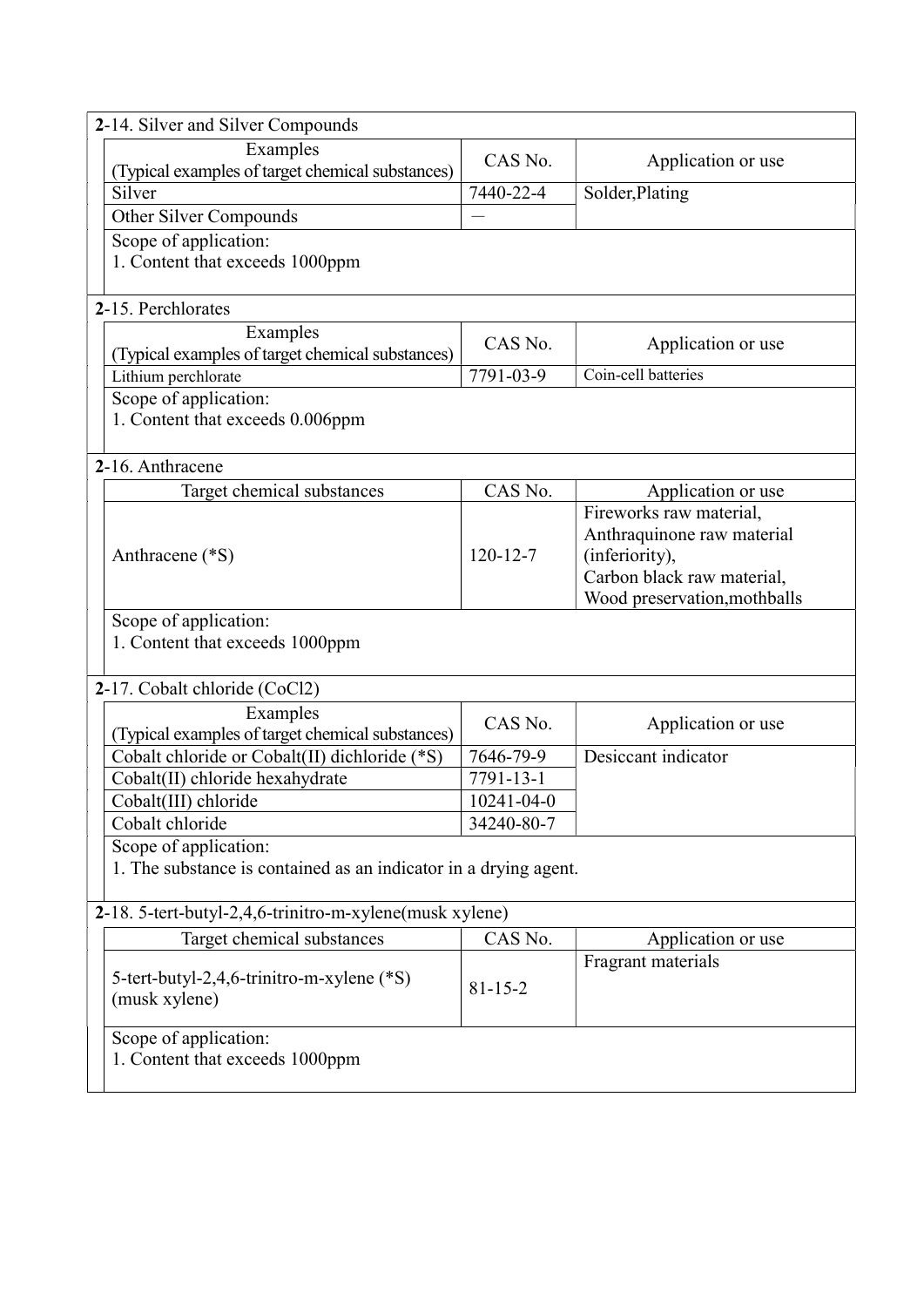| 2-19. Anthracene oil                                                                                                                                                                                                                                                                                                                                                                                                                                                                                                                                                                                                                                                                                                                                                            |            |                                                                                                                                                                                                                                                                                                                  |  |  |
|---------------------------------------------------------------------------------------------------------------------------------------------------------------------------------------------------------------------------------------------------------------------------------------------------------------------------------------------------------------------------------------------------------------------------------------------------------------------------------------------------------------------------------------------------------------------------------------------------------------------------------------------------------------------------------------------------------------------------------------------------------------------------------|------------|------------------------------------------------------------------------------------------------------------------------------------------------------------------------------------------------------------------------------------------------------------------------------------------------------------------|--|--|
| Target chemical substances                                                                                                                                                                                                                                                                                                                                                                                                                                                                                                                                                                                                                                                                                                                                                      | CAS No.    | Application or use                                                                                                                                                                                                                                                                                               |  |  |
| Anthracene oil (*S)                                                                                                                                                                                                                                                                                                                                                                                                                                                                                                                                                                                                                                                                                                                                                             | 90640-80-5 | The substances are mainly used in                                                                                                                                                                                                                                                                                |  |  |
| Anthracene oil, anthracene paste, distn. lights<br>$(^*S)$                                                                                                                                                                                                                                                                                                                                                                                                                                                                                                                                                                                                                                                                                                                      | 91995-17-4 | the manufacture of other<br>substances such as anthracene and                                                                                                                                                                                                                                                    |  |  |
| Anthracene oil, anthracene paste, anthracene<br>fraction $(*S)$                                                                                                                                                                                                                                                                                                                                                                                                                                                                                                                                                                                                                                                                                                                 | 91995-15-2 | carbon black.<br>They may also be used as reducing                                                                                                                                                                                                                                                               |  |  |
| Anthracene oil, anthracene-low (*S)                                                                                                                                                                                                                                                                                                                                                                                                                                                                                                                                                                                                                                                                                                                                             | 90640-82-7 | agents in blast furnaces, as                                                                                                                                                                                                                                                                                     |  |  |
| Anthracene oil, anthracene paste (*S)                                                                                                                                                                                                                                                                                                                                                                                                                                                                                                                                                                                                                                                                                                                                           | 90640-81-6 | components in bunker fuel, for<br>impregnating, sealing and<br>corrosion protection.                                                                                                                                                                                                                             |  |  |
| Scope of application:<br>1. Content that exceeds 1000ppm                                                                                                                                                                                                                                                                                                                                                                                                                                                                                                                                                                                                                                                                                                                        |            |                                                                                                                                                                                                                                                                                                                  |  |  |
| 2-20. Coal tar pitch, high temperature                                                                                                                                                                                                                                                                                                                                                                                                                                                                                                                                                                                                                                                                                                                                          |            |                                                                                                                                                                                                                                                                                                                  |  |  |
| Target chemical substances                                                                                                                                                                                                                                                                                                                                                                                                                                                                                                                                                                                                                                                                                                                                                      | CAS No.    | Application or use                                                                                                                                                                                                                                                                                               |  |  |
| Coal tar pitch, high temperature (*S)                                                                                                                                                                                                                                                                                                                                                                                                                                                                                                                                                                                                                                                                                                                                           | 65996-93-2 | Pitch, coal tar, high temp. is mainly<br>used in the production of electrodes<br>for industrial applications. Smaller<br>volumes are dedicated to specific<br>uses such as heavy duty corrosion<br>protection, special purpose paving,<br>manufacture of other substances<br>and the production of clay targets. |  |  |
| Scope of application:<br>1. Content that exceeds 1000ppm<br>2-21. Refractory Ceramic Fibres                                                                                                                                                                                                                                                                                                                                                                                                                                                                                                                                                                                                                                                                                     |            |                                                                                                                                                                                                                                                                                                                  |  |  |
| Target chemical substances                                                                                                                                                                                                                                                                                                                                                                                                                                                                                                                                                                                                                                                                                                                                                      | JAMP SN*   | Application or use                                                                                                                                                                                                                                                                                               |  |  |
| Refractory ceramic fibres are used<br>Aluminiosilicate, Refractory Ceramic Fibres<br>JAMP-SN0007<br>for high-temperature insulation,<br>$(*S)$<br>almost exclusively in industrial                                                                                                                                                                                                                                                                                                                                                                                                                                                                                                                                                                                              |            |                                                                                                                                                                                                                                                                                                                  |  |  |
| applications (insulation of<br>industrial furnaces and equipment,<br>Zirconia Aluminosilicate, Refractory Ceramic<br>equipment for the automotive and<br>JAMP-SN0055<br>Fibres $(*S)$<br>aircraft/aerospace industry) and in<br>fire protection (buildings and<br>industrial process equipment).                                                                                                                                                                                                                                                                                                                                                                                                                                                                                |            |                                                                                                                                                                                                                                                                                                                  |  |  |
| Scope of application:<br>1. Content that exceeds 1000ppm<br>Note:<br>(a) Aluminiosilicate, Refractory Ceramic Fibres<br>Al2O3 and SiO2 are present within the following concentration ranges:<br>- Al2O3: 43.5 - 47 % w/w, and SiO2: 49.5 - 53.5 % w/w, or<br>- Al2O3: $45.5 - 50.5$ % w/w, and SiO2: $48.5 - 54$ % w/w<br>(b) Zirconia Aluminosilicate, Refractory Ceramic Fibres<br>Al2O3, SiO2 and ZrO2 are present within the following concentration ranges:<br>- Al2O3: 35 - 36 % w/w, SiO2: 47.5 – 50 % w/w, and ZrO2: 15 – 17 % w/w<br>(c) Fibres have a length weighted geometric mean diameter less two standard geometric errors of 6<br>or less micrometres $(\mu m)$<br>*JAMP SN(Substance Number) is substituted because there is no CAS number in this chemical. |            |                                                                                                                                                                                                                                                                                                                  |  |  |
|                                                                                                                                                                                                                                                                                                                                                                                                                                                                                                                                                                                                                                                                                                                                                                                 |            |                                                                                                                                                                                                                                                                                                                  |  |  |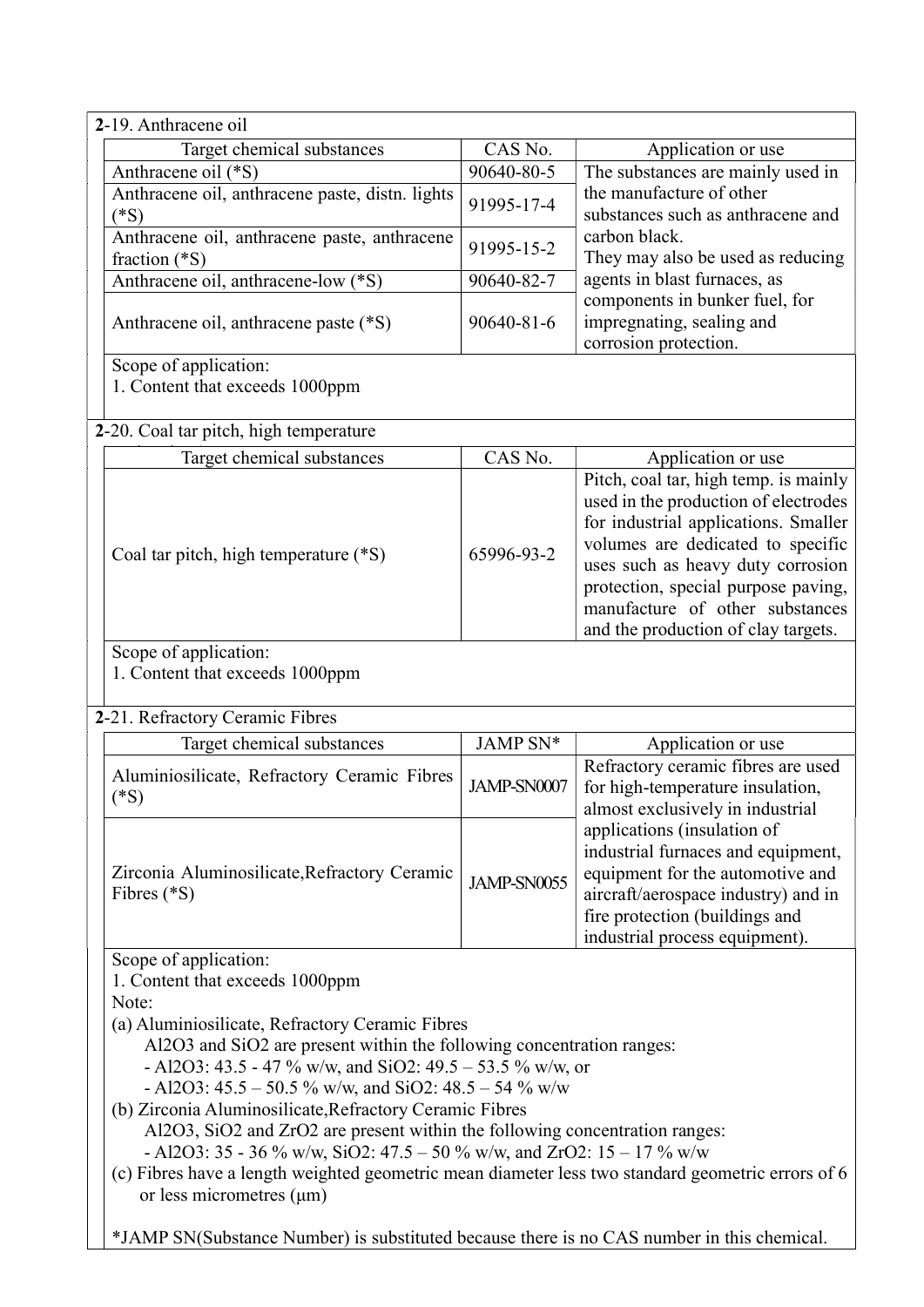| 2-22. 2,4-Dinitrotoluene                                            |                |                                                                                                                                                                                                                                                                                                                                                                                                                                                      |
|---------------------------------------------------------------------|----------------|------------------------------------------------------------------------------------------------------------------------------------------------------------------------------------------------------------------------------------------------------------------------------------------------------------------------------------------------------------------------------------------------------------------------------------------------------|
| Target chemical substances                                          | CAS No.        | Application or use                                                                                                                                                                                                                                                                                                                                                                                                                                   |
| 2,4-Dinitrotoluene (*S)                                             | $121 - 14 - 2$ | 2,4-dinitrotoluene is used in the<br>production of toluene diisocyanate,<br>which is used for the manufacture<br>of flexible polyurethane foams.<br>The substance is also used as<br>gelatinizing-plasticizing agent for<br>the manufacture of explosives.                                                                                                                                                                                           |
| Scope of application:<br>1. Content that exceeds 1000ppm            |                |                                                                                                                                                                                                                                                                                                                                                                                                                                                      |
| 2-23. Lead chromate molybdate sulphate red (C.I. Pigment Red 104)   |                |                                                                                                                                                                                                                                                                                                                                                                                                                                                      |
| Target chemical substances                                          | CAS No.        | Application or use                                                                                                                                                                                                                                                                                                                                                                                                                                   |
| Lead chromate molybdate sulphate red (*S)<br>(C.I. Pigment Red 104) | 12656-85-8     | Lead chromate molybdate sulphate<br>red (C.I. Pigment Red 104) is used<br>as a colouring, painting and coating<br>agent in sectors such as the rubber,<br>plastic and paints, coatings and<br>varnishes industries.<br>Applications comprise the<br>production of agricultural<br>equipment,<br>vehicles and aircraft as well as road<br>and airstrip painting.                                                                                      |
| Scope of application:<br>1. Content that exceeds 1000ppm            |                |                                                                                                                                                                                                                                                                                                                                                                                                                                                      |
| 2-24. Lead sulfochromate yellow (C.I. Pigment Yellow 34)            |                |                                                                                                                                                                                                                                                                                                                                                                                                                                                      |
| Target chemical substances                                          | CAS No.        | Application or use                                                                                                                                                                                                                                                                                                                                                                                                                                   |
| Lead sulfochromate yellow (*S)<br>(C.I. Pigment Yellow 34)          | 1344-37-2      | Lead sulfochromate yellow (C.I.<br>Pigment Yellow 34) is used as a<br>colouring, painting and coating<br>agent in sectors such as the rubber,<br>plastic and paints, coatings and<br>varnishes industries.<br>Applications comprise the<br>production of agricultural<br>equipment, vehicles and aircraft as<br>well as road and airstrip painting.<br>The substance is further used for<br>camouflage or ammunition<br>marking in the defence area. |
| Scope of application:<br>1. Content that exceeds 1000ppm            |                |                                                                                                                                                                                                                                                                                                                                                                                                                                                      |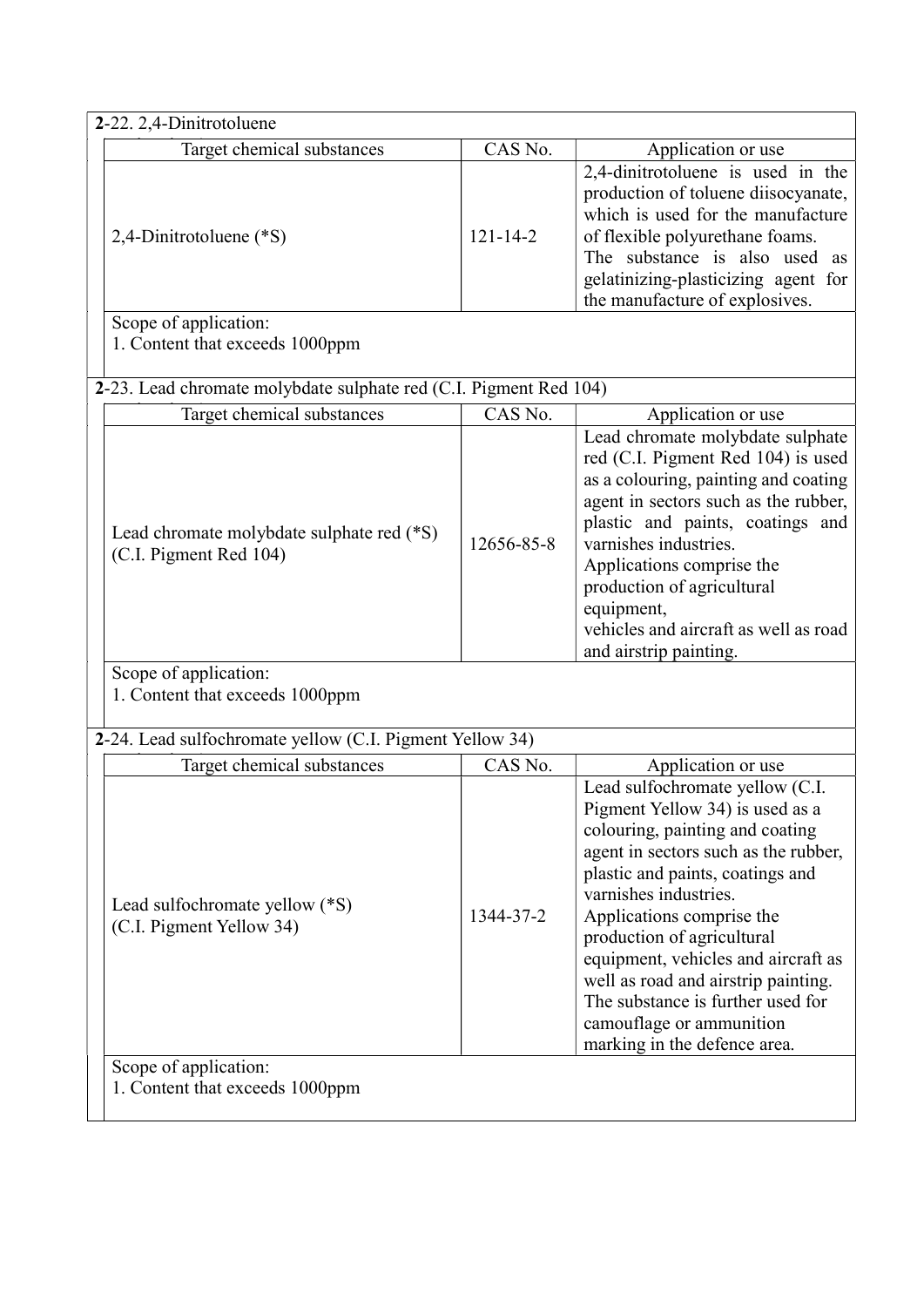| 2-25. Cyanide compounds                          |                |                                 |  |  |  |  |
|--------------------------------------------------|----------------|---------------------------------|--|--|--|--|
| Examples                                         |                |                                 |  |  |  |  |
| (Typical examples of target chemical substances) | CAS No.        | Application or use              |  |  |  |  |
| Barium cyanide                                   | $542 - 62 - 1$ | Colorants, coating materials,   |  |  |  |  |
| Barium tetracyanoplatinate                       | $562 - 81 - 2$ | Plating, plastics raw material, |  |  |  |  |
| Cyanogen bromide                                 | 506-68-3       | plating processing agent        |  |  |  |  |
| Calcium cyanide                                  | $592 - 01 - 8$ |                                 |  |  |  |  |
| Copper (I) cyanide                               | 544-92-3       |                                 |  |  |  |  |
| Copper (II) cyanide                              | 14763-77-0     |                                 |  |  |  |  |
| Copper cyanide                                   | 4367-08-2      |                                 |  |  |  |  |
| Hydrogen cyanide                                 | $74-90-8$      |                                 |  |  |  |  |
| Lead(II) dicyanide                               | 592-05-2       |                                 |  |  |  |  |
| Mercury dicyanide                                | 592-04-1       |                                 |  |  |  |  |
| Nickel cyanide                                   | 557-19-7       |                                 |  |  |  |  |
| Potassium cyanide                                | $151 - 50 - 8$ |                                 |  |  |  |  |
| Potassium dicyanoaurate                          | 13967-50-5     |                                 |  |  |  |  |
| Potassium cobalt cyanide                         | 13963-58-1     |                                 |  |  |  |  |
| Potassium dicyanocuprate                         | 13682-73-0     |                                 |  |  |  |  |
| Dipotassium tetracyano mercurate                 | 591-89-9       |                                 |  |  |  |  |
| Potassium nickel cyanide                         | 39049-81-5     |                                 |  |  |  |  |
| Silver cyanide                                   | 506-64-9       |                                 |  |  |  |  |
| Sodium cyanide                                   | 143-33-9       |                                 |  |  |  |  |
| Sodium copper cyanide                            | 14264-31-4     |                                 |  |  |  |  |
| Zinc cyanide                                     | $557 - 21 - 1$ |                                 |  |  |  |  |
| Scope of application:                            |                |                                 |  |  |  |  |
| 1. Intentionally added                           |                |                                 |  |  |  |  |
|                                                  |                |                                 |  |  |  |  |
| 2-26. Pentachlorophenol                          |                |                                 |  |  |  |  |
| Target chemical substances                       | CAS No.        | Application or use              |  |  |  |  |
|                                                  |                | Insecticide,                    |  |  |  |  |
| Pentachlorophenol                                | $87 - 86 - 5$  | general agricultural chemicals, |  |  |  |  |
|                                                  |                | (The medium is included.)       |  |  |  |  |
| Scope of application:                            |                |                                 |  |  |  |  |
| 1. Intentionally added                           |                |                                 |  |  |  |  |
|                                                  |                |                                 |  |  |  |  |
| 2-27. Benzene                                    |                |                                 |  |  |  |  |
| Target chemical substances                       | CAS No.        | Application or use              |  |  |  |  |
|                                                  |                | Solvent, cleaning agent,        |  |  |  |  |
| Benzene                                          | $71 - 43 - 2$  | synthetic medium                |  |  |  |  |
|                                                  |                |                                 |  |  |  |  |
| Scope of application:                            |                |                                 |  |  |  |  |
| 1. Intentionally added                           |                |                                 |  |  |  |  |
|                                                  |                |                                 |  |  |  |  |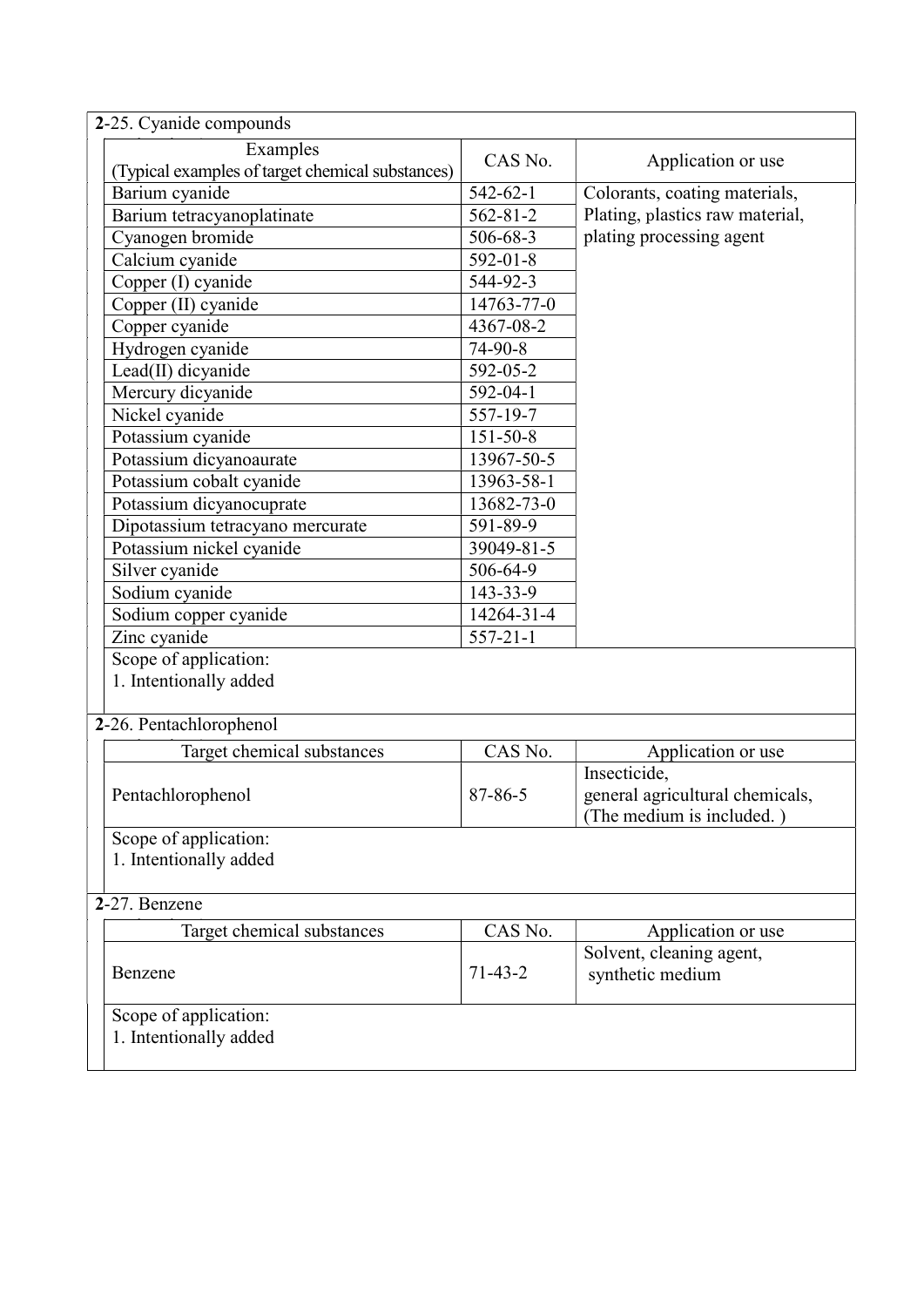| 2-28. 1,1,2-Trichloroethane                                                                                                                                                                                                                        |                       |                                                                               |                    |  |  |
|----------------------------------------------------------------------------------------------------------------------------------------------------------------------------------------------------------------------------------------------------|-----------------------|-------------------------------------------------------------------------------|--------------------|--|--|
| Target chemical substances                                                                                                                                                                                                                         | CAS No.               |                                                                               | Application or use |  |  |
| 1,1,2-Trichloroethane                                                                                                                                                                                                                              | $79-00-5$             | Solvent, cleaning agent, lubricant,<br>synthesis medium, fat and oil, wax     |                    |  |  |
| Scope of application:<br>1. Intentionally added                                                                                                                                                                                                    |                       |                                                                               |                    |  |  |
| 2-29. Mirex                                                                                                                                                                                                                                        |                       |                                                                               | Added from Ver. 7  |  |  |
| Target chemical substances                                                                                                                                                                                                                         | CAS No.               |                                                                               | Application or use |  |  |
| Mirex                                                                                                                                                                                                                                              | 2385-85-5             | Insecticide, Insect repellent                                                 |                    |  |  |
| Scope of application:<br>1. Intentionally added                                                                                                                                                                                                    |                       |                                                                               |                    |  |  |
| Reference laws and regulations: POPs Regulation (Stockholm Convention on Persistent Organic<br>Pollutants), Class I Specified Chemical Substances of the Act on the Evaluation of Chemical<br>Substances and Regulation of Their Manufacture, etc. |                       |                                                                               |                    |  |  |
| 2-31. Chlorinated flame retardants                                                                                                                                                                                                                 |                       |                                                                               | Added from Ver. 7  |  |  |
| Examples<br>(Typical examples of target chemical substances)                                                                                                                                                                                       | CAS No.               |                                                                               | Application or use |  |  |
| Tetrakis(2-chloroethyl)dichloroisopentyldiph<br>osphate                                                                                                                                                                                            | 38051-10-4            | Frame retardants                                                              |                    |  |  |
| Tris(1-chloro-2-propyl)phosphate                                                                                                                                                                                                                   | 13674-84-5            |                                                                               |                    |  |  |
| Tris(2,3-dichloro-1-propyl)phosphate                                                                                                                                                                                                               | 66108-37-0            |                                                                               |                    |  |  |
| Other Chlorinated flame retardants                                                                                                                                                                                                                 |                       |                                                                               |                    |  |  |
| Scope of application:<br>1. Intentionally added                                                                                                                                                                                                    |                       |                                                                               |                    |  |  |
| Reference laws and regulations: U.S. Industry Standard JS709 (Low halogen definition)                                                                                                                                                              |                       |                                                                               |                    |  |  |
| 2-31. Hexachlorobutadiene                                                                                                                                                                                                                          |                       |                                                                               | Added from Ver. 8  |  |  |
| Target chemical substances                                                                                                                                                                                                                         | $CAS \overline{No}$ . |                                                                               | Application or use |  |  |
| Hexachlorobutadiene<br>Solvent<br>$87 - 68 - 3$                                                                                                                                                                                                    |                       |                                                                               |                    |  |  |
| Scope of application:<br>1. Intentionally added                                                                                                                                                                                                    |                       |                                                                               |                    |  |  |
| Reference laws and regulations: POPs Regulation (Stockholm Convention on Persistent Organic<br>Pollutants), Class I Specified Chemical Substances of the Act on the Evaluation of Chemical<br>Substances and Regulation of Their Manufacture, etc. |                       |                                                                               |                    |  |  |
| 2-32. Benzenamine, N-phenyl-, reaction products with styrene and<br>Added from Ver. 8<br>2,4,4-trimethylpentene (BNST)                                                                                                                             |                       |                                                                               |                    |  |  |
| CAS No.<br>Target chemical substances<br>Application or use                                                                                                                                                                                        |                       |                                                                               |                    |  |  |
| Benzenamine, N-phenyl-, reaction products<br>with styrene and 2,4,4-trimethylpentene<br>(BNST)                                                                                                                                                     | 68921-45-9            | Rubber and lubricant additives<br>(antioxidants), lubricants, grease,<br>etc. |                    |  |  |
| Scope of application:<br>1. Intentionally added                                                                                                                                                                                                    |                       |                                                                               |                    |  |  |
| $\leq$ Exempted items $>$<br>Can be used if applicable to any of the following conditions:<br>- Additives for rubber except tires<br>Reference laws and regulations: Canada's Prohibition of Certain Toxic Substances Regulations                  |                       |                                                                               |                    |  |  |
| 2012 SOR/2012-285 (Canadian Environmental Protection Act 1999)                                                                                                                                                                                     |                       |                                                                               |                    |  |  |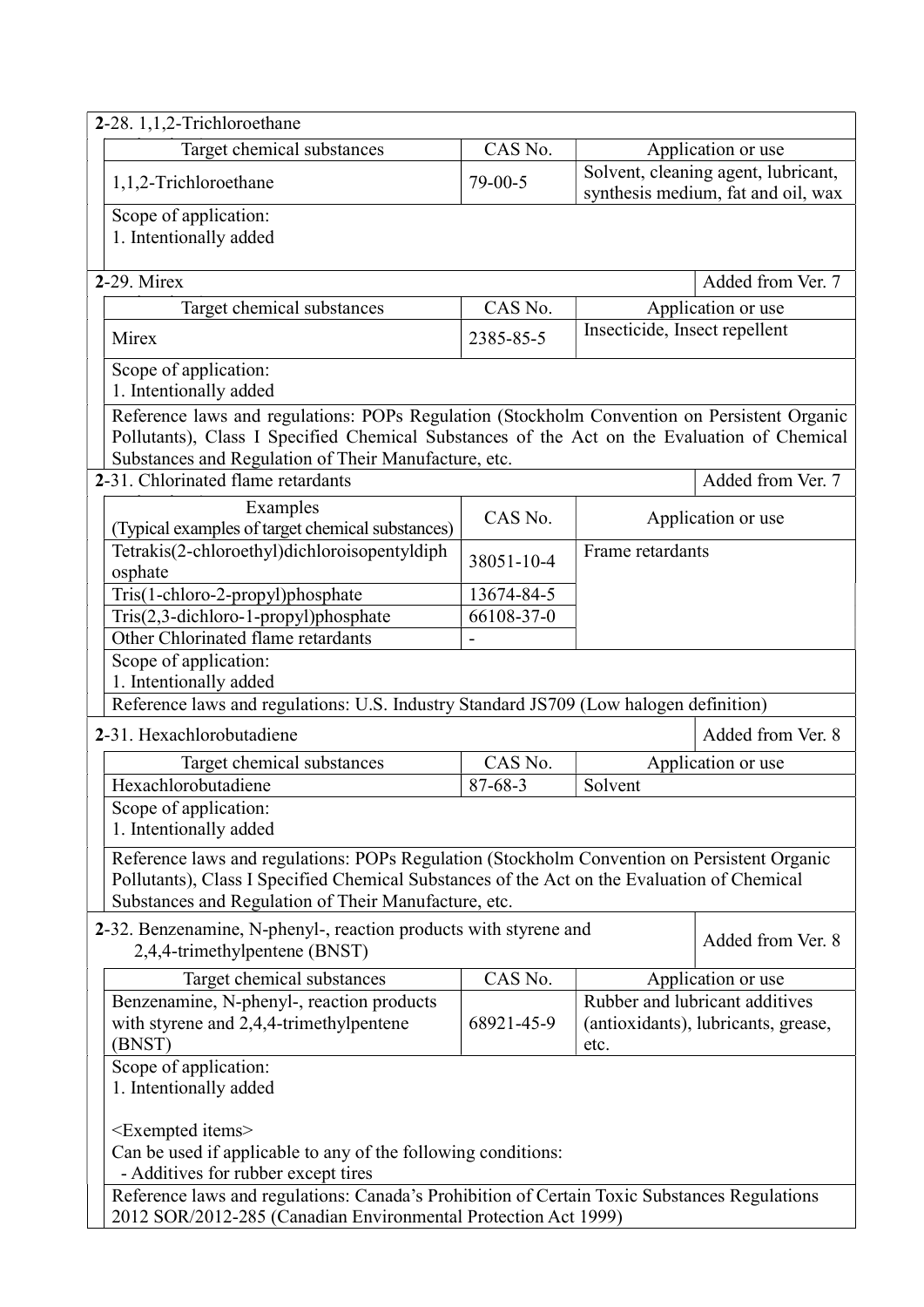| 2-33. Dechlorane Plus                                                                                       |            |                  | Added from Ver. 10 |  |
|-------------------------------------------------------------------------------------------------------------|------------|------------------|--------------------|--|
| Target chemical substances                                                                                  | CAS No.    |                  | Application or use |  |
| Dechlorane Plus                                                                                             | 13560-89-9 | Frame retardants |                    |  |
| Scope of application:<br>1. Intentionally added                                                             |            |                  |                    |  |
| Reference laws and regulations: POPs Regulation (Stockholm Convention on Persistent Organic<br>Pollutants), |            |                  |                    |  |

Note: For "level 2 Controlled Substances", please report if the content even contain less than 1000ppm is known. Note: Please confirm the Chemical Substance for SVHC of REACH regulation with ECHA (European Chemicals Agency) or JAMP (Joint Article Management Promotion-consortium).

ECHA: Candidate list of SVHC http://echa.europa.eu/chem\_data/authorisation\_process/candidate\_list\_table\_en.asp JAMP: Declarable Substances Reference List http://www.jamp-info.com/list